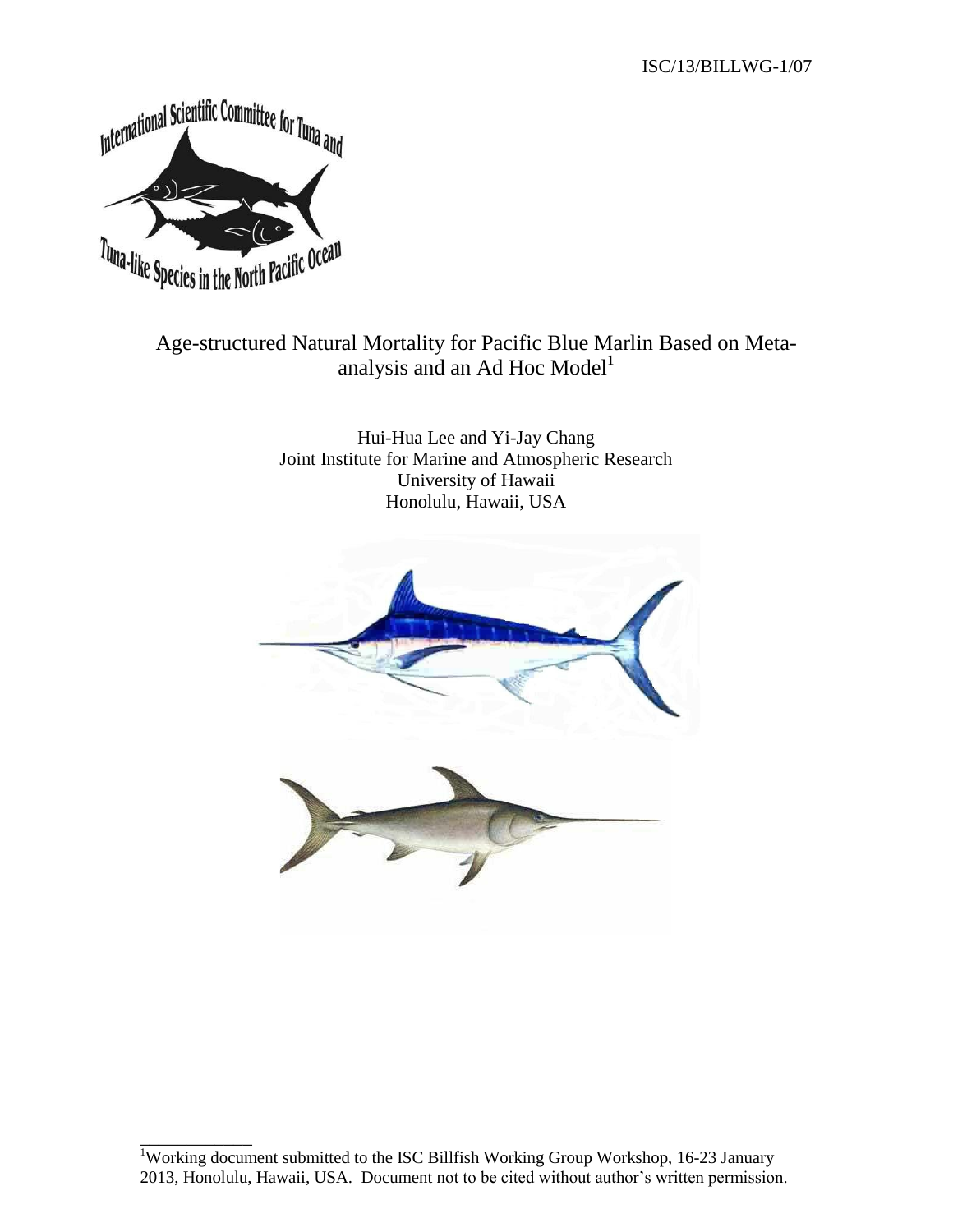# **Age-structured natural mortality for Pacific blue marlin based on meta-analysis and an ad hoc mortality model**

Hui-Hua Lee and Yi-Jay Chang

University of Hawaii, Joint Institute for Marine and Atmospheric Research 2570 Dole St., Honolulu, HI 96822

#### **Abstract**

Recent growth and reproduction studies indicated the sex-dimorphism for Pacific blue marlin after first age 1 in which male has faster growth rate and shorter longevity. Growth for both female and male are rapid in the first year where males reach fully mature size. To account for life history trait of blue marlin, age- and sex- specific natural mortality estimates were developed. Estimates of adult M were based on a random effects meta-analysis to synthesize M estimates from a range of estimators. An ad hoc mortality model based on the Lorenzen's relationship was used to rescale juvenile M (age 0) for males to account for sizedependent processes. Mortality is assumed to be the same for females and males at age 0 and age 1 and female M is assumed to decline linearly from age 1 to fully mature age. In the absent of well-designed tagging study and good catch-at-age or catch-at-size data for each gender, natural mortality for adult estimates were derived from night estimators based on life history and evolutionary-ecology theory after a thorough evaluation of exiting methods. Estimates of uncertainty are also generated using a range of plausible biological and environmental factors based on the best available information. The adult M estimates derived from a random effects inverse variance weighting of each method were 0.22  $yr^{-1}$  (95% CI: 0.13-0.30) for female and 0.37  $\gamma r^{-1}$  (95% CI: 0.28-0.46) for male. M for both males and females was 0.42  $\gamma r^{-1}$  at age 0 and 0.37  $yr^{-1}$  at age 1. M for adult males at age 1+ maintained at 0.37  $yr^{-1}$  and female M decline linearly to 0.22  $yr^{-1}$  at fully mature age 4 and maintained at this level afterward.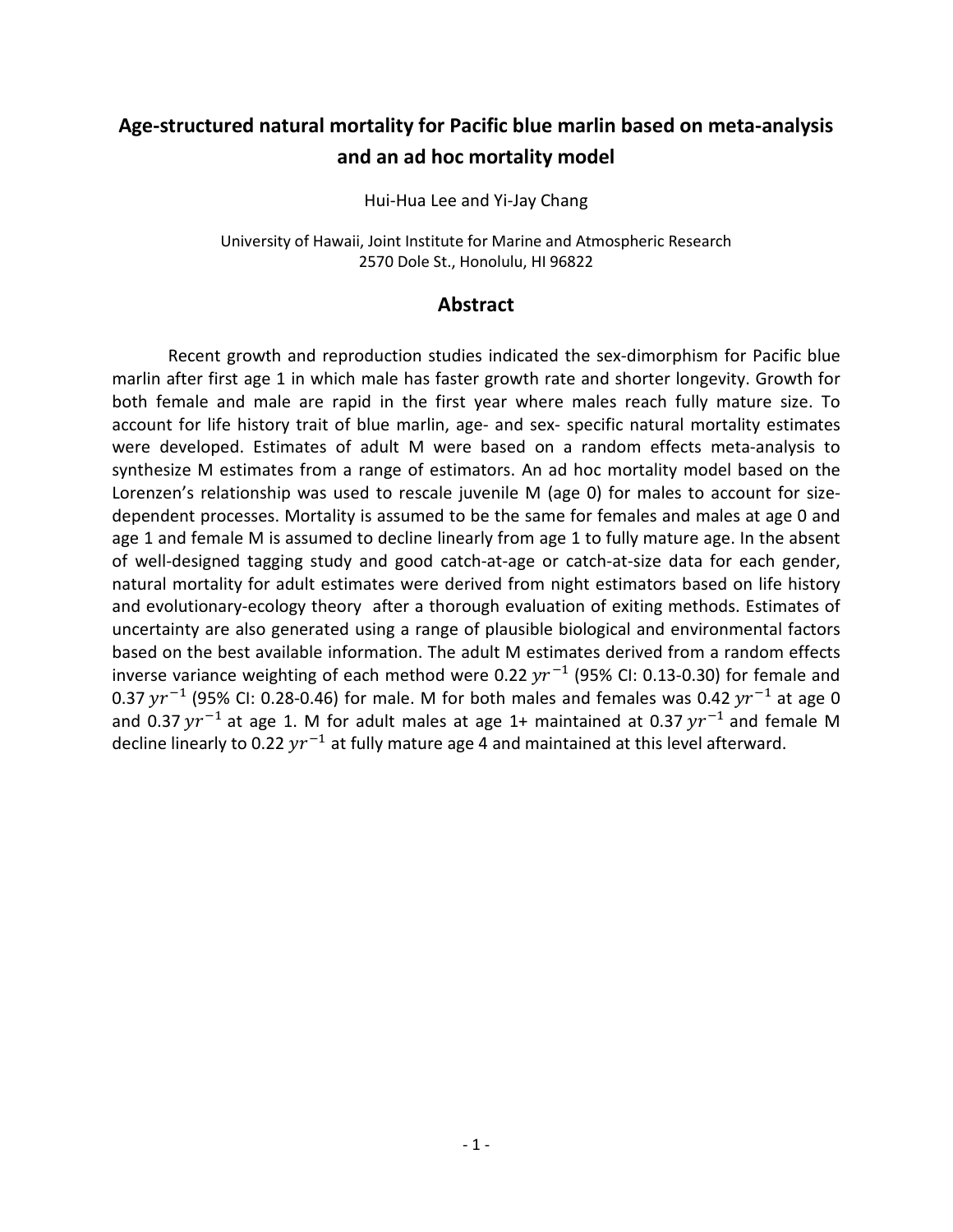#### **Introduction**

Natural mortality (M) is one measure of the productivity of the stock and has a large impact on the management quantities (e.g. maximum sustainable yield (MSY)) and reference points (e.g. the fishing mortality corresponding to MSY) used in fisheries management (Clark 1999; Williams 2002). It is one of the most difficult quantities to estimate, in particular, of exploited fish populations. Commonly used direct (e.g. based on catch curve, mark-recapture data) and indirect methods (e.g. based on maximum age, life history correlates, and evolutionary-ecology theory) have their benefits and deficiencies and there is no generally accepted approach for selecting values from different methods.

The highly simplified assumptions about M to be constant over time, age, and gender are notoriously problematic for many fish species (Vetter 1988). During early life stage, individuals experience higher natural mortality than juvenile stages due to disease, predation, and other exogenous sources of mortality. After an initial loss of density-dependent death that stabilizes recruitment, mortality rate declines with increasing body size due to the gain in biomass of a cohort through growth is greater than the losses due to M. As individuals mature, the growth rate decreases because of the initiation of allocation to reproduction. During this stage, mortality rate is less well known. The mortality rates appear to be stabilized for adults in which balance increasing costs of reproduction (increasing M) with increased body size (decreasing M). Senescence may exhibit in the later stage of life. Life history theory and ageing research suggest that senescence is most likely to be found in fast-growing, early maturing animals. Sexual dimorphism may also influence natural mortality rates and sex-specific rates may be needed where dimorphism is important. Often, the gender differences in M are apparent in growth (e.g. maximum age observed) and reproduction (e.g. age at maturity).

Pacific blue marlin exhibit sexual dimorphism in growth (Skillman and Yong 1976; Hill *et al.* 1989; Wilson *et al.* 1991) and reproduction (Shimose *et al.* 2009; Sun *et al.* 2009) resulting in the sexual differences in natural mortality estimates (Boggs 1989; Hinton 2001). Males appear to grow steadily to a smaller size than female indicating a faster growth rate for young fish and younger maximum observed size. With shorter longevity and faster growth rate, males tend to experience higher M than females. The otolith-based age estimates of age 0-1 year fish suggest the extremely rapid growth (146 cm EFL at age 1 year in the Shimose's unpublished study). Males also mature early age than females. The estimated length-at-50%maturity is 130 cm and 180 cm EFL for males and females, respectively, implying that males probably mature at very young age and experience high M. Moreover, most studies ignore sex the size-/age- structure of natural mortality leading to a constant M estimated. The magnitude of natural morality has varied considerably (Sun *et al.* 2012 Table 5), ranging from levels indicating a relatively unproductive stock (M=0.08) to levels of productive stock (M=0.81) for the Pacific Ocean stock. There is clearly a need to reconcile the apparent difference between the findings of the empirical studies, and develop a size-/age-specific mortality schedule for each gender. Fortunately, a number of recent studies contain size- or age-specific estimates of M (Lorenzen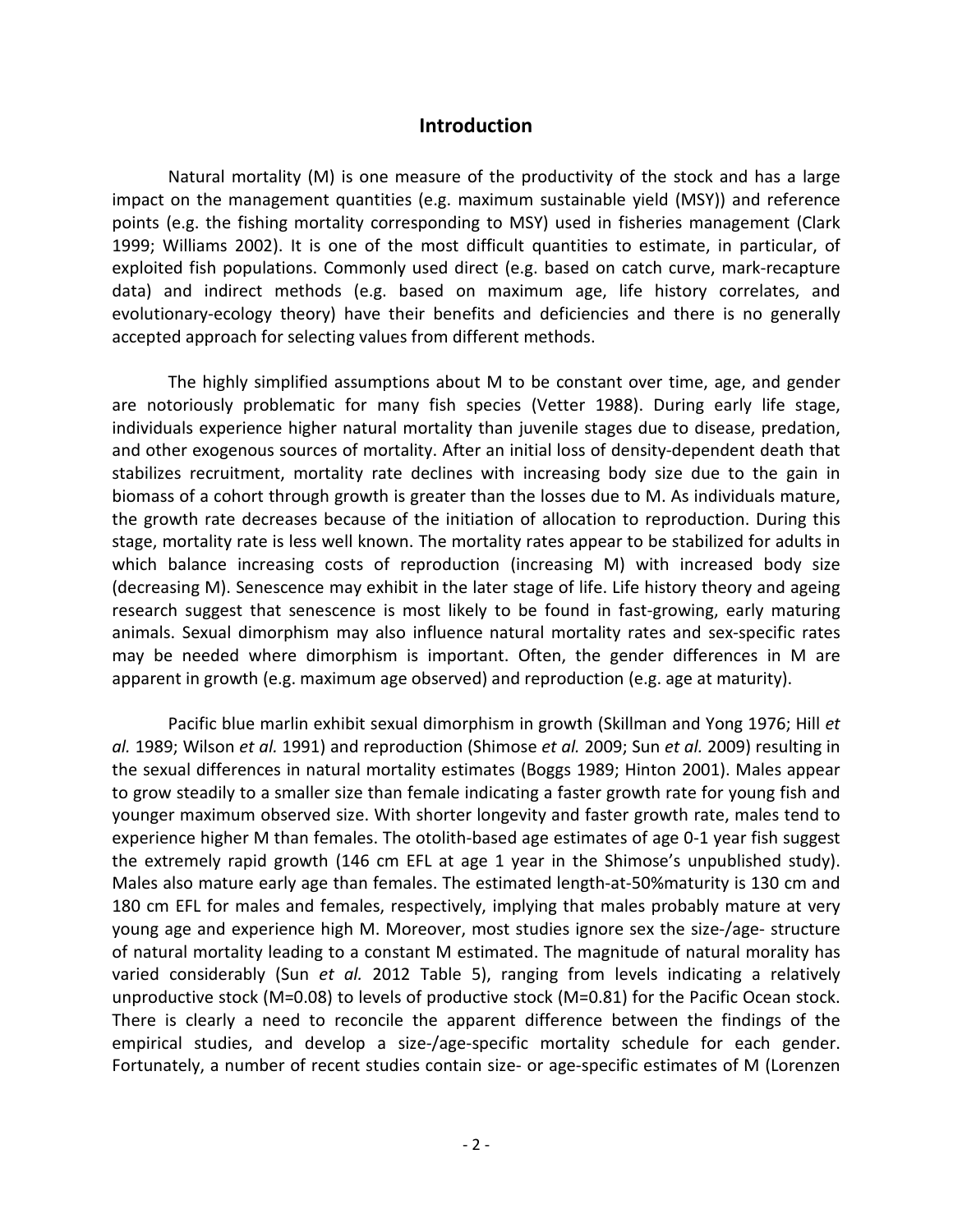1996; 2000; Gislason *et al.* 2010; Charnov *et al.* 2012) providing a possibility for improving our understanding of the parameters important for estimating M.

In this paper a random effects meta-analysis of M is used to synthesize a single M estimated from a range of M estimators for blue marlin in the Pacific Ocean. We assume this estimate represents adult M, and M at younger ages is based on a size-mortality relationship. Numerous estimators are thoroughly evaluated and night estimators are selected. Estimates of uncertainty are also generated using a range of plausible biological and environmental factors based on the best available information from extensive literature review.

## **Review of methods and selection among them for blue marlin**

There are several direct and indirect methods that have been used to estimate natural mortality (Vetter 1988). Direct methods are referred to analyses using the actual data (e.g. catch data, tagging data) and indirect methods are referred to analyses conducted based on estimates of maximum age, life history correlates, and evolutionary-ecology theory. Estimation of natural mortality is feasible by integrating different types of data and assumptions in to stock the assessment models (Fournier *et al.* 1998; Maunder 1998; Hampton and Fournier 2001; Lee *et al.* 2011; Maunder and Wong 2011) and multispecies and ecosystem models (Pope 1989; Magnússon 1995).

Direct methods such as catch curve and mark-recapture analyses rely on many assumptions and representative sampling. Both analyses provide estimates of total mortality. If the data is from an unexploited population, the analysis provides an estimate of natural mortality. Separation is possible if fishing mortality can be estimated reliably. Common concerns with tagging analysis include non-reporting of tags, tag shedding, and tag induced mortality (either initial or long-term) and with catch curve analysis include double use of the catch-at-age data if estimates of M based on catch curves are then used into statistical assessment models.

Incorporating these data into a stock assessment model avoids the need to directly estimate fishing mortality and the double use data; however, the success of estimating natural mortality within a stock assessment model has been variable and is dependent on the amount and type of data that is available, the assumptions that are made in the assessment model, and the structure of the natural mortality that is modeled. Previous studies found that M is confounded from other model parameters estimates associated with productivity (growth and steepness) (Magnusson and Hilborn, 2007; Piner *et al.* 2011) or that describe the decline in observed proportions at older ages (selectivity) (Fu and Quinn, 2000; Thompson 1994). Also, the inclusion of length or age composition data is necessary to reliably estimate M (Magnusson and Hilborn 2007; Lee *et al.* 2011). The multispecies and ecosystem models demand more data and require more biological and ecological assumptions than single species assessment.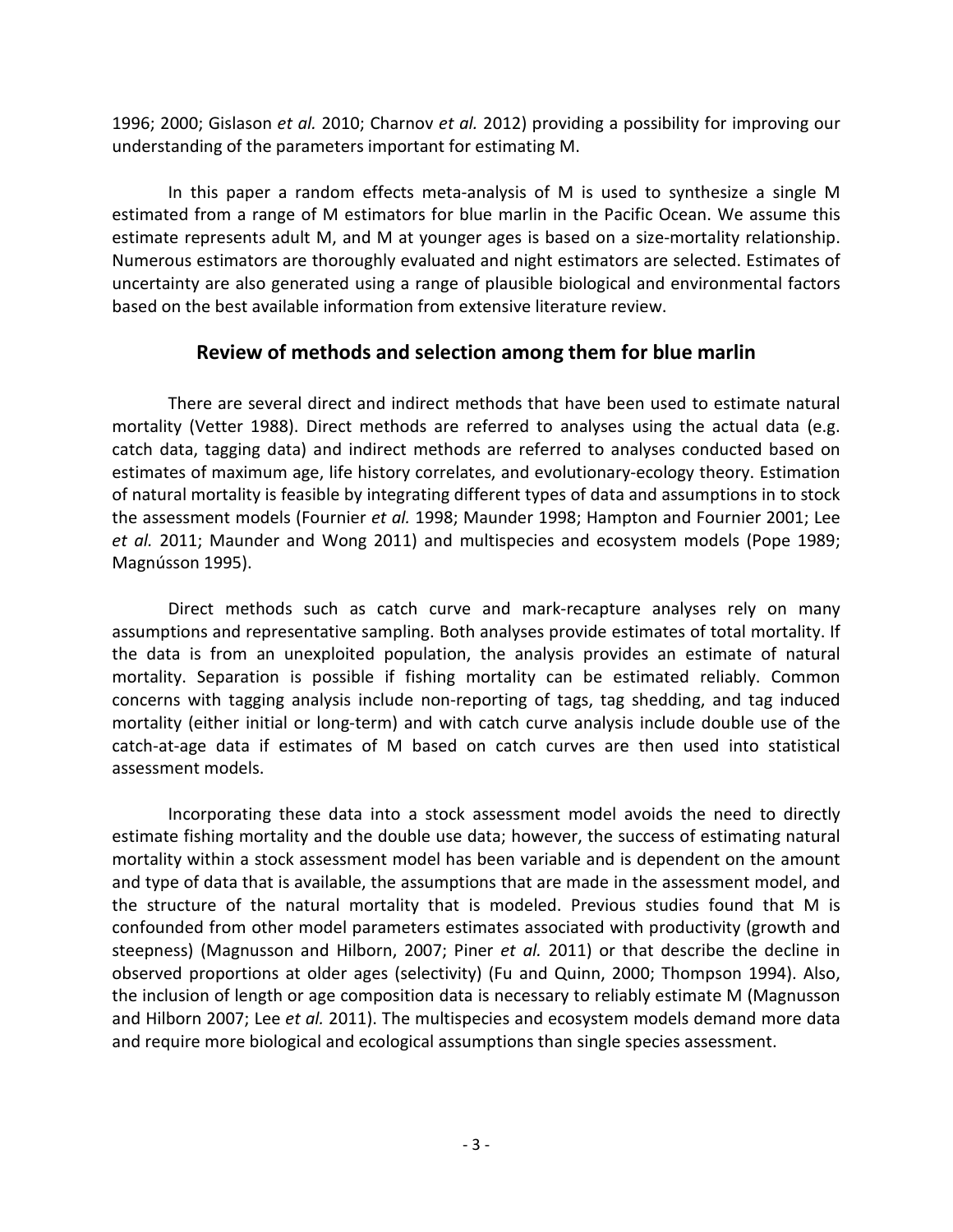Although direct methods and estimation within an assessment model are promising with successful applications, it is not applicable for Pacific blue marlin without well-designed tagging study and good catch at age or catch at size data for each gender. In addition, indirect methods based on life-history theory and empirical relationships have been reviewed and reevaluated in the massive literatures although criticism about the oversimplified values and large uncertainty exits. Nevertheless, various indirect methods are examined where sex-specific data and other scientific information are scarce for blue marlin.

#### *Maximum age*

Relationship between longevity and mortality rate can be observed since animals from a population with a high mortality rate would not survive long enough to reach old age (Beverton and Holt 1959). Estimator was developed based on the linear regression of mortality versus maximum age (Hoenig 1983). In addition, several approximations of mortality were derived from the survival rate (Hoenig 1983). In other words, the probability of a fish living to a given age under a given level of total mortality can be calculated from the standard exponential decay model of population dynamics. Once this arbitrary probability or representative sample size used to determine the maximum observed age is given, mortality can be estimated from estimators such as rule-of-thumb (Tanaka 1960; Sekharan 1975; Hewitt and Hoenig 2005; Quinn and Deriso 1999) and sample size correlate (Holt 1965; Hoenig 1983).

This method has been criticized for a number of reasons (Maunder and Wong 2011). First, method is dependent on the use of a validated ageing to determine the maximum age where aging studies have not been completed and validated. Second, fish of the oldest age classes is usually scare resulting in considerable sampling error in estimates of maximum age. Third, method is dependent on the recruitment and exploitation history of the fishery. In other words, this method does not account for the change in the recruitment event or the change in fishing pressure. For example, maximum aged fish more likely comes from the cohort represented by the large recruitment with less fishing pressure. Fourth, this method used to estimate natural mortality is based on similar arguments to those used for catch curve analysis, where provide estimate of total mortality. It can only estimate M if the samples come from an unexploited population or if the fishing mortality is known. Without reliable estimates of observed maximum age and fishing mortality, this method is not considered for Pacific blue marlin.

### *Life history correlates*

Life history and evolutionary-ecology theory is based on the biological and evolutionary characteristics through tradeoffs among growth, reproduction, and survival (Beverton and Holt 1959; Alverson and Carney 1975; Roff 1984; Charnov 1993; Jensen 1996). Generally speaking, a species with high natural mortality has short lifespan, large gonads in relationship to body size, high fecundities, fast growth rates and small asymptotic sizes. Many estimators and relationships were developed based on this theory that can be used to estimate natural mortality (Pauly 1980; Charnov and Berrigan 1990; Jensen 1996; Gunderson 1997). For example,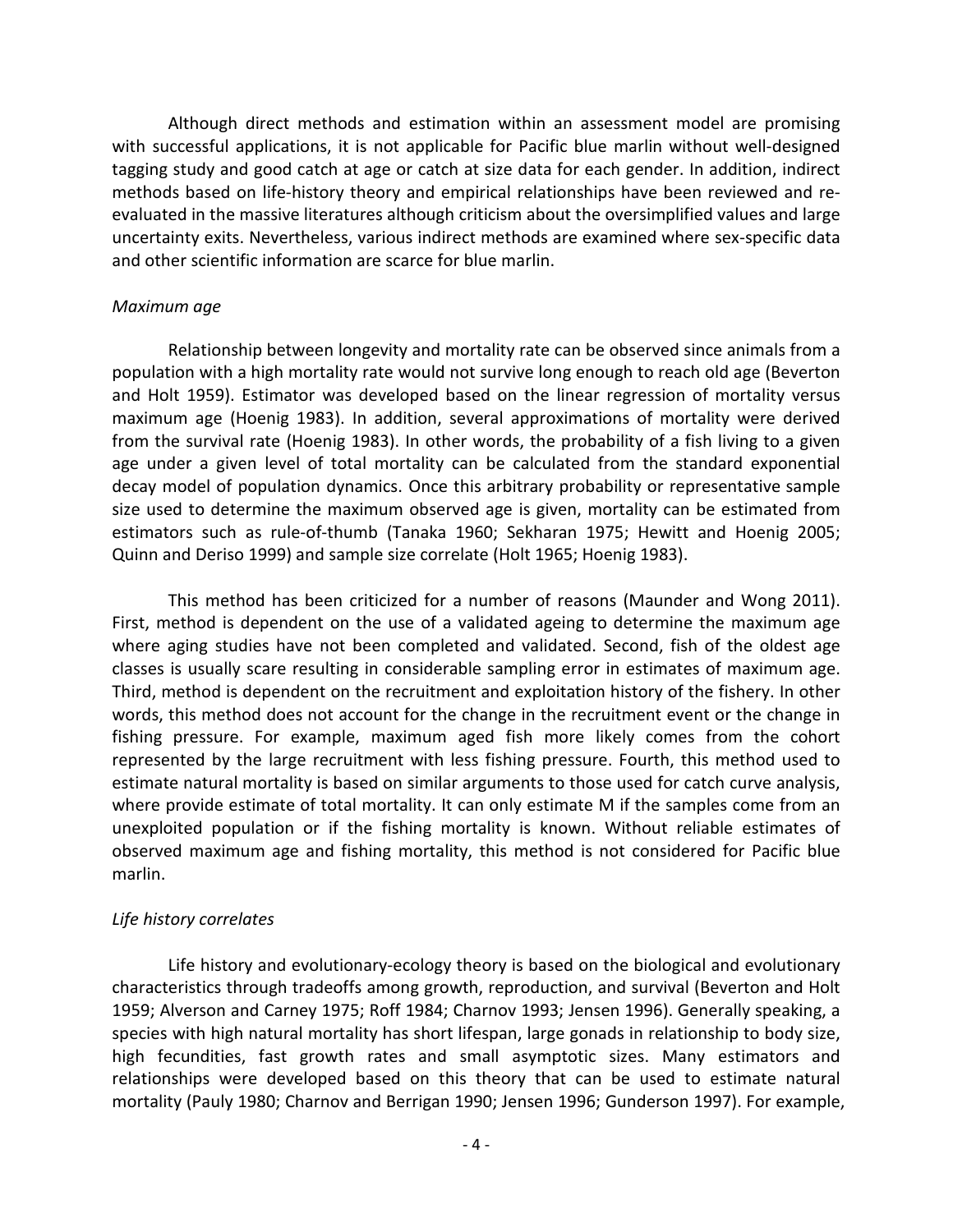Beverton and Holt (1959), Alverson and Carney (1975), Roff (1984), Pauly (1980) and Jensen (1996) have demonstrated that the parameters of the von Bertalanffy growth equation and the natural mortality rate are correlated.

This method however, has been criticized for a number of reasons. First, estimators developed using regression methods are heavily dependent on the quality of data and predictions are generally imprecise (Pascial and Iribarne 1993). Second, this method requires accurate estimates of the life history evolution parameters. Third, this method does not consider uncertainty. For example, K is often confounded with the asymptotic length ( $L_{\infty}$ ) of the von Bertalanffy growth curve and there may be a large amount of uncertainty in the estimate of K and  $L_{\infty}$ . Growth parameters (Chang *et al.* 2013) and maturity-at-length (Shimose *et al.* 2009; Sun *et al.* 2009) are available for Pacific blue marlin and hence, several estimators of this method are considered for Pacific blue marlin.

#### *Age- and size- dependent mortality*

Lifetime mortality schedules in fish arise from a combination of size-dependent and life history age-dependent processes (Lorenzen 2000). Predation probably accounts for a large share of natural mortality and is often seen as the primary driver of size-dependence. Theoretical and empirical studies (Peterson and Wroblewski 1984; McGurk 1986; Lorenzen 1996) indicate the existence of an allometric relationship between M and body weight.

The age-dependent cost-of-reproduction component of mortality is less well understood than the size dependent component. There is empirical evidence for survival costs of reproduction (e.g. exposure to predation at spawning sites), survival gain with increased body size, and senescence (metabolic damage) in certain species. Some fish species show clear increases in mortality associated with maturation or old age and others may be subject to almost negligible senescence. Life history theory and ageing research suggest that senescence is most likely to be found in fast-growing, early maturing animals. The resulting lifetime patterns of natural mortality tend to be 'L' or 'U' shaped, declining rapidly with age in early life stages and juveniles, stabilizing in adults and possibly increasing again at old age.

Ad hoc mortality models of age-specific M were developed to account for the transition between juvenile and adult M. Several relationships based on the proportion to body length-atage (Lorenzen 2000) and weight-at-age (Lorenzen 1996) and empirical methods (e.g. Charnov *et al.* 2012) have been used to estimate relative M to inform the descending changes of M through age.

Since female Pacific blue marlin is not considered as fast-growing, early maturing animals, senescence is not considered in developing the lifetime patterns of natural mortality. If there is any senescence, male blue marlin is more likely than female because male tend to mature at early stage, grow faster, and disappear at certain size above based on the fisherydependent data.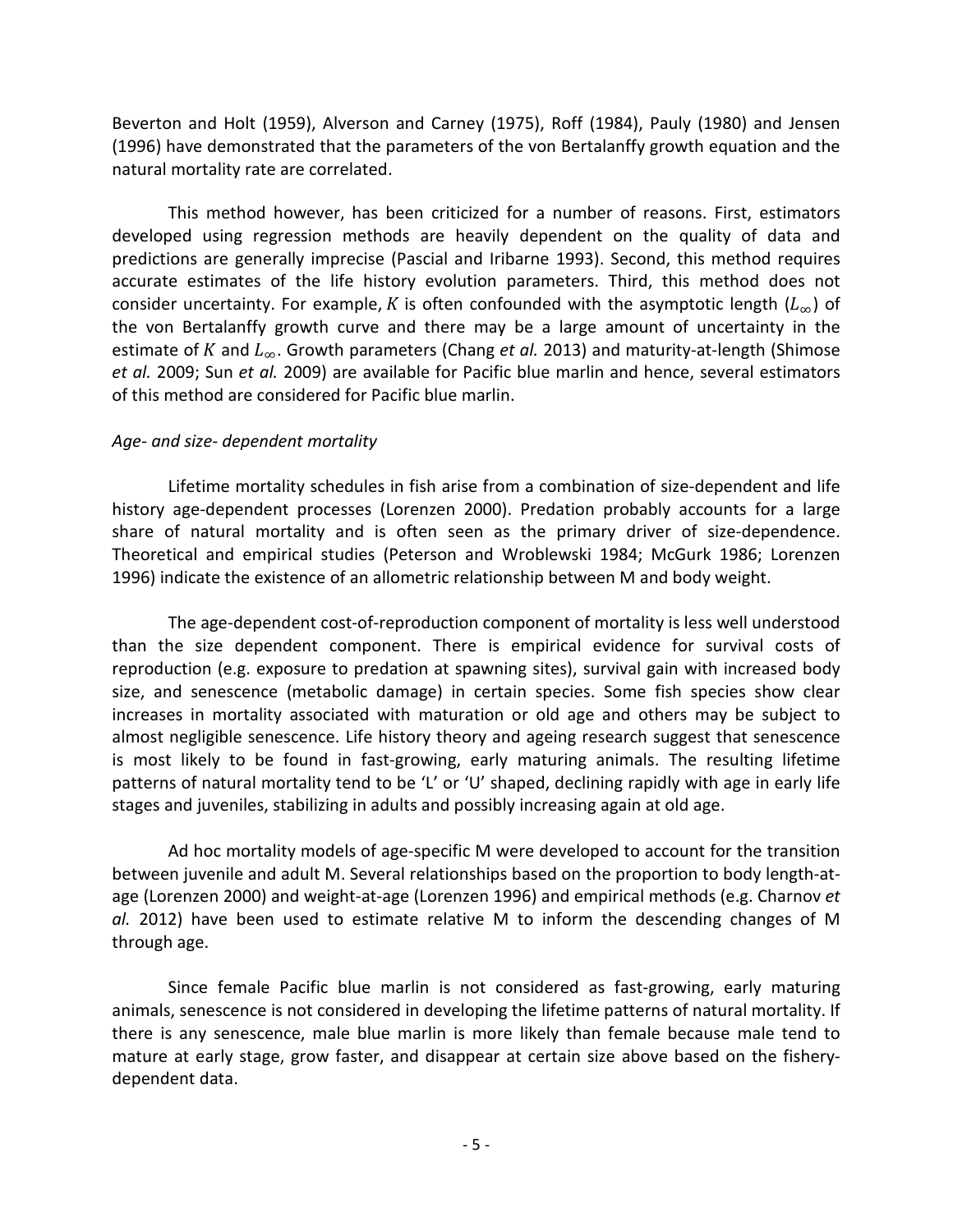#### **Methods**

#### *Estimating adult M*

Night applicable methods based on the life history correlates were compiled to estimate adult M for female and male (Table 1). These methods relied on life history and environmental factors and plausible ranges of factor levels were used to estimate within method uncertainty in the magnitude of adult M (Table 2). Range of sex-specific growth parameters  $(L_{\infty}, K, \text{and } t_0)$ were taken from the mean and  $\pm 1$  standard deviation based on the Bayesian meta-analysis of blue marlin from four studies (Chang *et al.* 2013). Range of maturity-at-length parameter  $(L_m)$ was taken from the smallest length at maturity to length-at-95%maturity (Shimose *et al.* 2009; Sun *et al.* 2009) for each gender. Range of maturity-at-age  $(t_m)$  was derived from the maturityat-length and growth curves. The power parameter (*β*) for the length-weight relationship was based on the meta-analysis from 3-4 studies (Brodziak 2013). Range of maximum observed/assumed age  $(t_{max})$  was derived from the growth curves. Range of temperature (T) was taken from the range of three studies (Nakamura 1985; Molony 2005; Su *et al.* 2008).

The final estimate of M was random effects inverse variance weighted mean across all methods. The methods of estimation of the weighted mean are based on Borenstein *et al.* (2010). In the random-effects models, mean of each method differs from the underlying population mean due to two components of errors, observation error of each method and the underlying population error. Observation error of each method arises from the deviation of the method's observed mean from the method's true mean and is assumed to follow a normal distribution with mean at zero and its observation variance (within-method variance,  $v_i$ ). Underlying population error arises from the deviation of the method's true mean from the grand mean and is assumed to follow a normal distribution with mean at zero and overall variance (between methods variance,  $\tau^2$ ). A method's total variance under the random-effects model is the sum of  $v_i$  and  $\tau^2$ .

Since the method's true mean is unknown, estimating  $\tau^2$  is then based on heterogeneity statistic  $Q$  using DerSimonian and Laird approach (1986) as follows.

$$
\tau^2 = \begin{cases} \frac{Q - df}{C} & \text{if } Q > df \\ 0 & \text{if } Q \le df \end{cases}
$$

where the heterogeneity statistic  $Q$  is calculated as a weighted sum of the squared deviation of each method mean  $(X_i)$  from the weighted mean across methods  $(X_i)$ .

$$
Q = \sum_{i=1}^{j} w_i (X_i - \overline{X})^2
$$

$$
df = j - 1
$$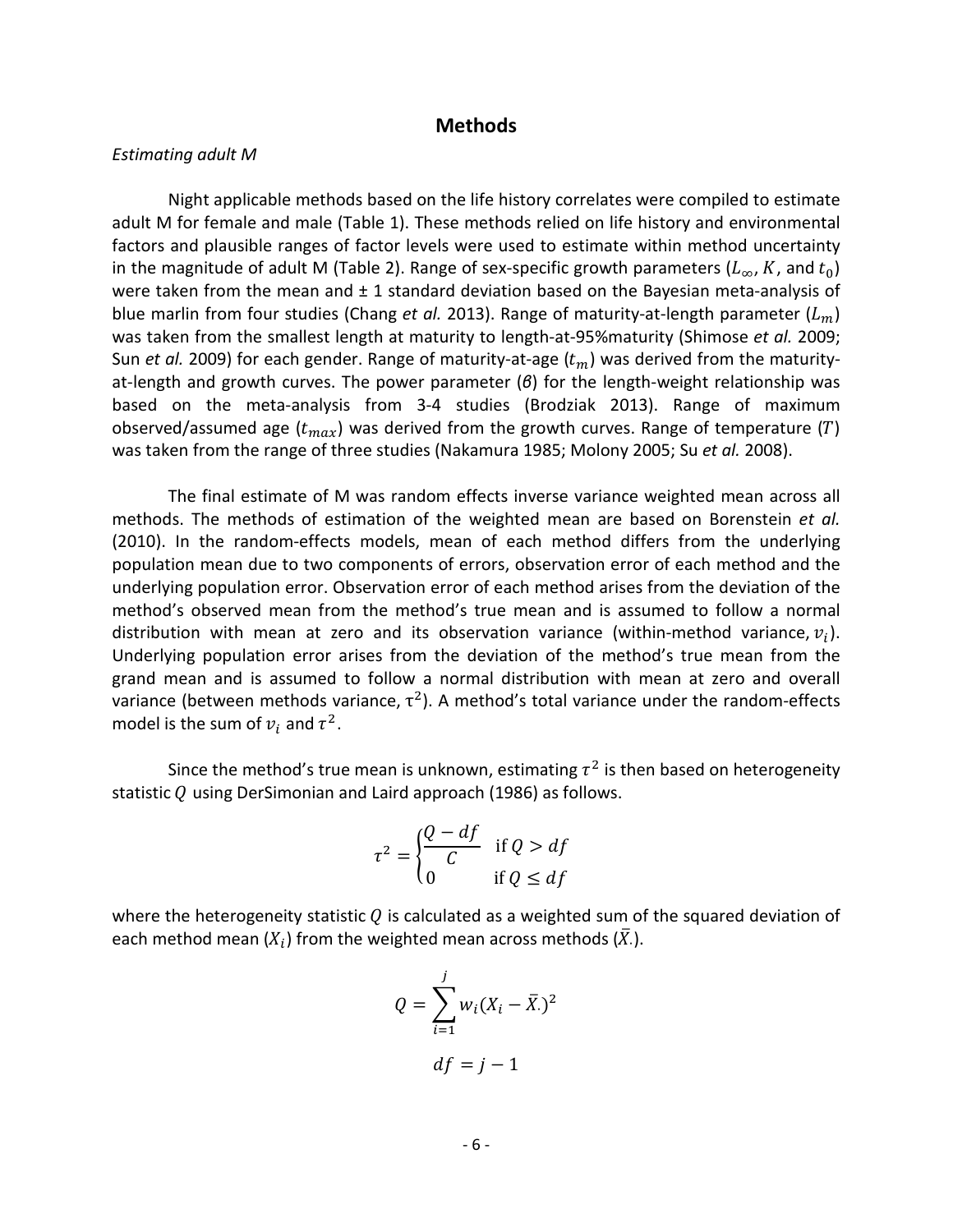$$
C = \sum w_i - \frac{\sum w_i^2}{\sum w_i}
$$

where  $i$  is an index of the methods,

 $i$  is the number of methods,

 $w_i$  is the weight assigned to each method which is the inverse of that method's variance ie.  $w_i = 1/v_i$ ,

 $\bar{X}$  is the weighted mean as follows,

$$
\bar{X}_{\cdot} = \frac{\sum w_i X_i}{\sum w_i}
$$

C is a scaling factor based on the within method weight,  $w_i$  and is

$$
C = \sum w_i - \frac{\sum w_i^2}{\sum w_i}
$$

 $\theta$  is weighted in such a manner that assigns more weight to more precious method, and this also puts Q on a standardized metric. In this metric, the expected value of Q if all methods share a common mean is  $df$ . Therefore,  $Q - df$  represents the excess (observed minus expected) variance between methods. Since  $Q - df$  is on a standardized scale, scaling factor, C, puts this index back into the same metric that had been used to report the within-method variance. If  $\tau^2$  is less than zero, it is set to zero, since a variance cannot be negative.

Total variance of each method and its weight under the random-effects are then

$$
V_i = v_i + \tau^2, \ W_i = 1/V_i
$$

The weighted mean under the random-effects is calculated as:

$$
M = \frac{\sum W_i X_i}{\sum W_i}
$$

The variance  $(V_M)$  of the weighted mean  $(M)$  is also given by:

$$
V_M=1/\sum W_i\,
$$

#### *Estimating juvenile M*

Juvenile natural mortality is governed primarily by size-dependent processes and assumed to decline through age. Growth is rapid in the first year where males reach fully mature size based on the growth and reproduction studies. After male fish are fully mature, M is assumed to be a constant. Male mortality in the first year is described by an ad hoc mortality model where a simple weight-based model (Lorenzen 1996) was used to calculate relative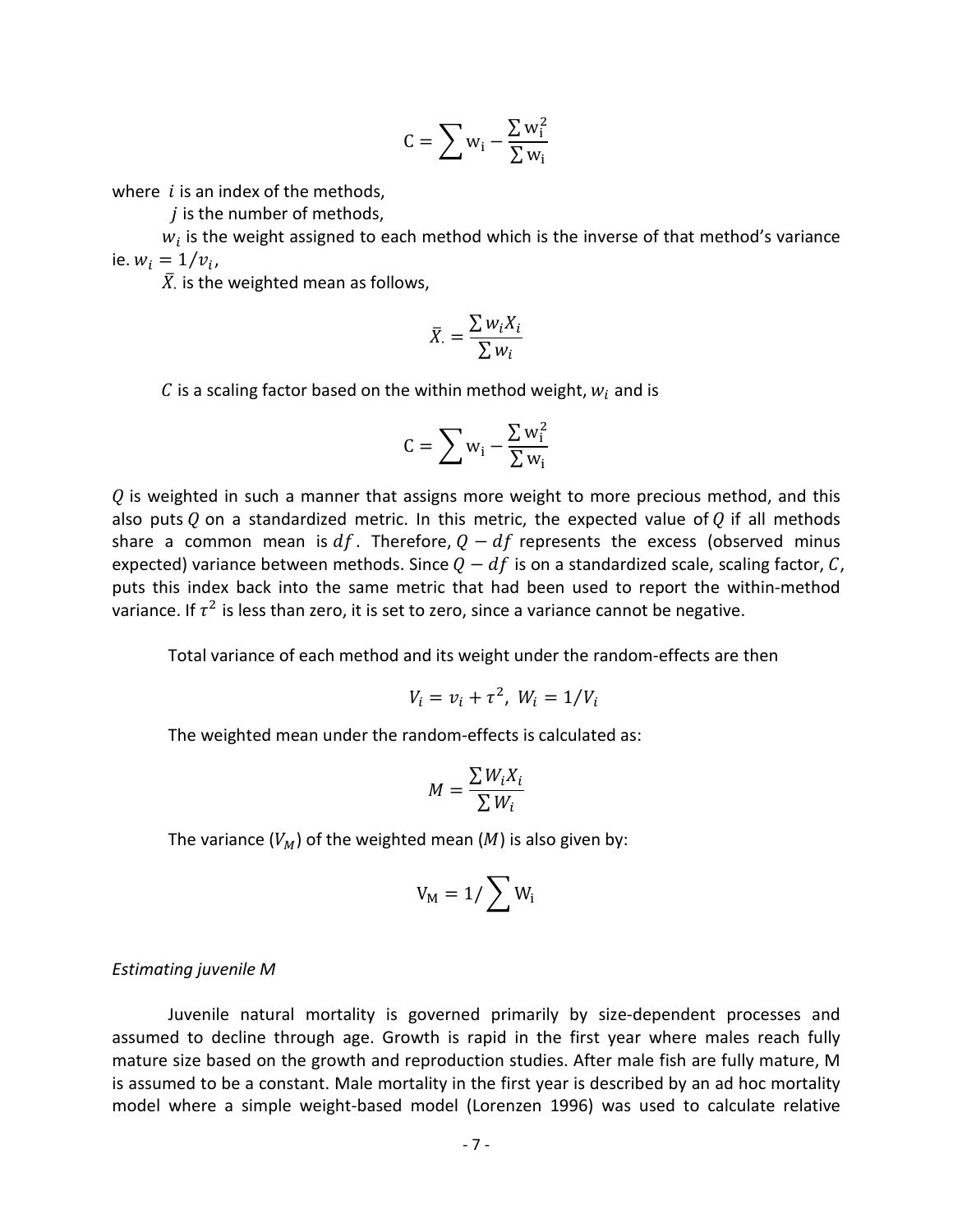change of M between age 0 and age 1. Relative M for age 0 was calculated as M estimate at age 0 divided by M estimate at maturity-at-age. M at age 0 was the product of the relative M from the Lorenzen's relationship and adult M from meta-analysis for males.

Both female and male marlins are assumed to have little sexual dimorphism between age 0 and age 1 (Shimose's unpublished study). Mortality is the same for females and males at age 0 and age 1. Female mortality is assumed to decline linearly from age 1 to fully mature age to account for size-dependent processes and cost-of-reproduction. After female fish are fully mature, M is assumed to be a constant.

### **Results**

The estimated M by method varied widely for female and male. Female M ranged from 0.12 yr<sup>-1</sup> for Zhang and Megrey's method (2006) to 0.93 yr<sup>-1</sup> for Roff (1984) and male M from 0.23  $yr^{-1}$  for Zhang and Megrey (2006) to 0.96  $yr^{-1}$  for Roff (1984) (Table 3).

Table 3 shows the estimates from each method and a random effects mean from metaanalysis. Estimates of mean and variance derived from  $t_m$  (Jensen  $t_m$ , empirical  $t_m$ , and Roff first) were higher than other estimators. These indicated that uncertainty exist in the maturityat-length or in the growth curves used to convert maturity-at-length to maturity-at-age. Estimates of mean and variance derived from  $t_{max}$  (Zhang and Megrey) were lower than other estimators. This could be explained by the uncertainty of estimating  $t_{max}$  or underestimate of estimates from the method itself for the long-live stock.

The  $t_m$  for female is higher than male resulting a lower M in the estimators of Jensen  $t_m$ and empirical  $t_m$ . Lower *K* and larger  $L_{\infty}$  for female than male resulting in lower M in estimators of Jensen *K*, empirical *K*, Hoenig *K*, Roff second, and Pauly. Overall, lower estimates of M for female than male are consistent among estimators. The inverse weighted average M across all methods was 0.22 yr<sup>-1</sup> (95% CI 0.13-0.30 yr<sup>-1</sup>) and without weighting 0.37 yr<sup>-1</sup> (95% CI 0-0.95  $yr^{-1}$ ) for female and was 0.37  $yr^{-1}$  (95% CI 0.28-0.46  $yr^{-1}$ ) and without weighting 0.49 yr<sup>-1</sup> (95% CI 0-1.01 yr<sup>-1</sup>) for male.

Age-specific M is given in Table 4. Mortality is the same for females and males at age 0 and age 1 where there is little sexual dimorphism. Estimated M at age 0 derived from the rescaled adult M for male at age 1 based on the Lorenzen's weight-based model (Lorenzen 1996) was 0.42 yr<sup>-1</sup>. M for adult male at age 1+ maintained at 0.37  $yr^{-1}$  and female M decline linearly to 0.22  $yr^{-1}$  at fully mature age 4 and maintained at this level afterward.

A review of the literature (Table 5) indicated that blue marlin stock assessments generally assumed M between 0.08 and 0.25 yr<sup>-1</sup> with a mean of 0.17 yr<sup>-1</sup> (95% CI 0.06-0.28  $yr^{-1}$ ) for female and between 0.38 and 0.81  $yr^{-1}$  with a mean of 0.55  $yr^{-1}$  (95% CI 0.21-0.90  $yr^{-1}$ ) for male. For combined gender, assumed M between 0.1 and 0.41  $yr^{-1}$  with a mean of 0.25 yr<sup>-1</sup> (95% CI 0-0.52 yr<sup>-1</sup>). Our new weighted estimate of M is at the upper tails for female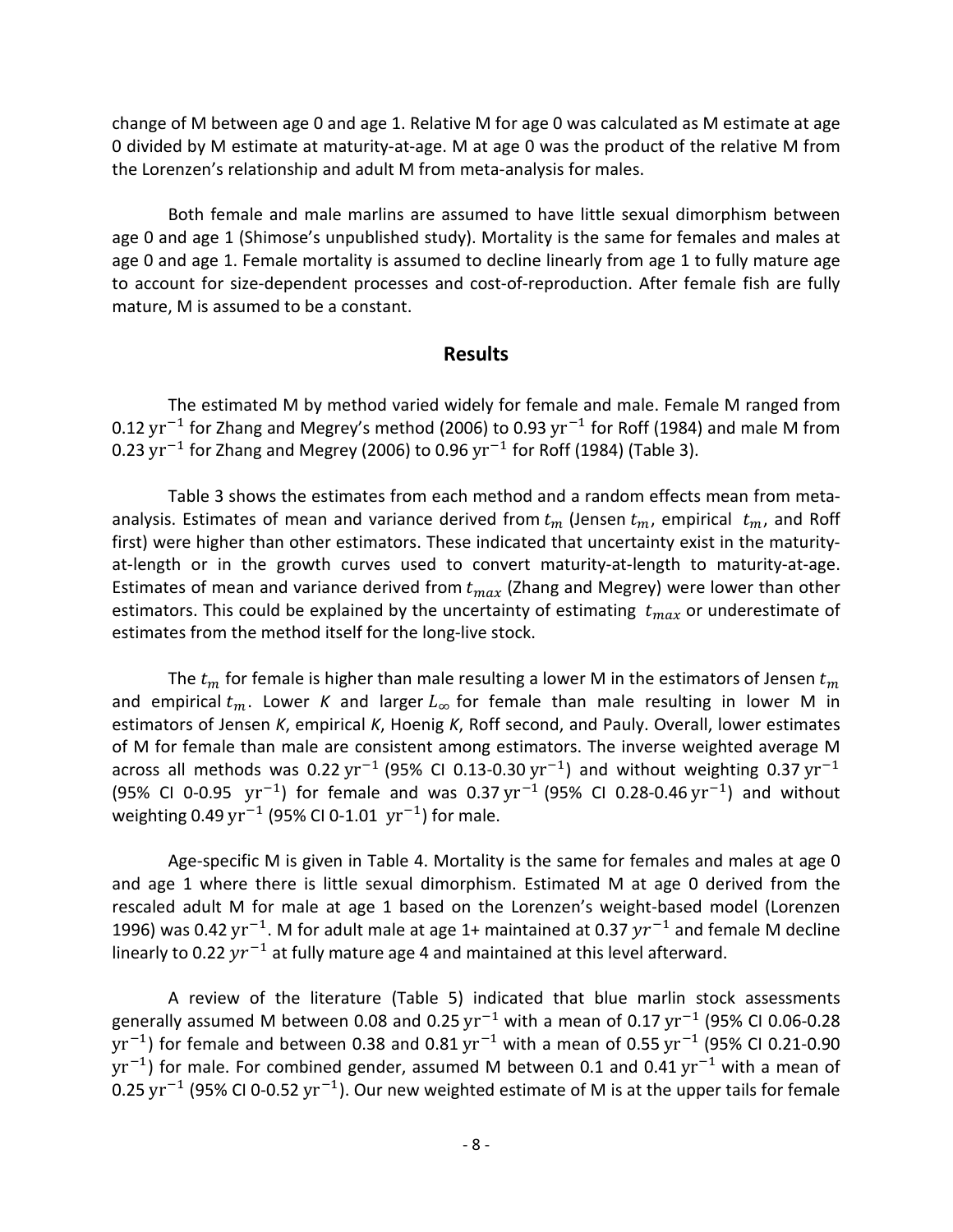and at the lower end of this CI for male. Most published estimates previously used in population models were constant across age and only one was estimated by the assessment model.

### **Discussion**

Given the choice of factor levels based on best available life history information for Pacific blue marlin, the estimates of adult M are most dependent on methods by Jensen *K* (Jensen 1996), empirical *K* (Jensen 1996), Hoenig *K* (Hoenig 1983), Roff second (Roff 1984), Pauly (Pauly 1980), and Zhang and Megrey (Zhang and Megrey 2006) for both female and male. Weights are more similar to one another under the random-effects model than under the fixedeffect model. In other words, less uncertain (smaller variance) estimators are assigned smaller relative weight under the random-effects model preventing that few estimators dominate the estimates of M. This leads to the combined mean is smaller under the fixed-effect model than the random-effects model where less uncertain estimators have more modest influence (e.g. Pauly method and Zhang and Megrey method). In addition, the simple un-weighted mean may be an inefficient statics (the mean has a large variance) when the variance differs substantially (an order of magnitude) from estimator to estimator. A weighted estimate is preferable to an un-weighted estimate. While the weighted estimate may be biased, it might still be more accurate in terms of having smaller mean-squared error than the un-weighted estimate (Borenstein *et al.* 2010).

In this paper, small number of estimators (9 methods) may dampen precision of the between-methods variance. Other methods of estimation for between- methods variance than the DerSimonian and Laird (1986) used in this paper are available such as maximum likelihood estimation and the iterative and computationally intensive [restricted maximum](http://en.wikipedia.org/wiki/Restricted_maximum_likelihood)  [likelihood](http://en.wikipedia.org/wiki/Restricted_maximum_likelihood) (REML) estimation. A comparison among these models would help to better understand of reliability of estimates; however, with small number of estimators, no method can yield very precise estimates of between-methods variance.

All of information come from fishery data and Pacific blue marlin have been exploited for decades. When theoretical vital rates are needed, observed vital rates that are influenced by fishing were used to represent population vital rates. For example, maximum age was taken from meta-analysis of growth curve (Chang *et al.* 2013). We assumed that uncertainty in maximum age (regarding unfished population) would be one directional (older). Other estimators could also be influenced through fishery dependent data selection. In presence of size selective gears, the estimates of growth parameters therefore maturity-at-age are probably biased. The uncertainty would be both directions.

The effects of senescence were not considered, in part because the various factors affecting this process are interrelated and may be difficult to discern. Senescence could be assessed using evidence from tagging data or other sources. For example, Hampton (2000) suggested that the natural mortality rate as a function of age was U-shaped for yellowfin tuna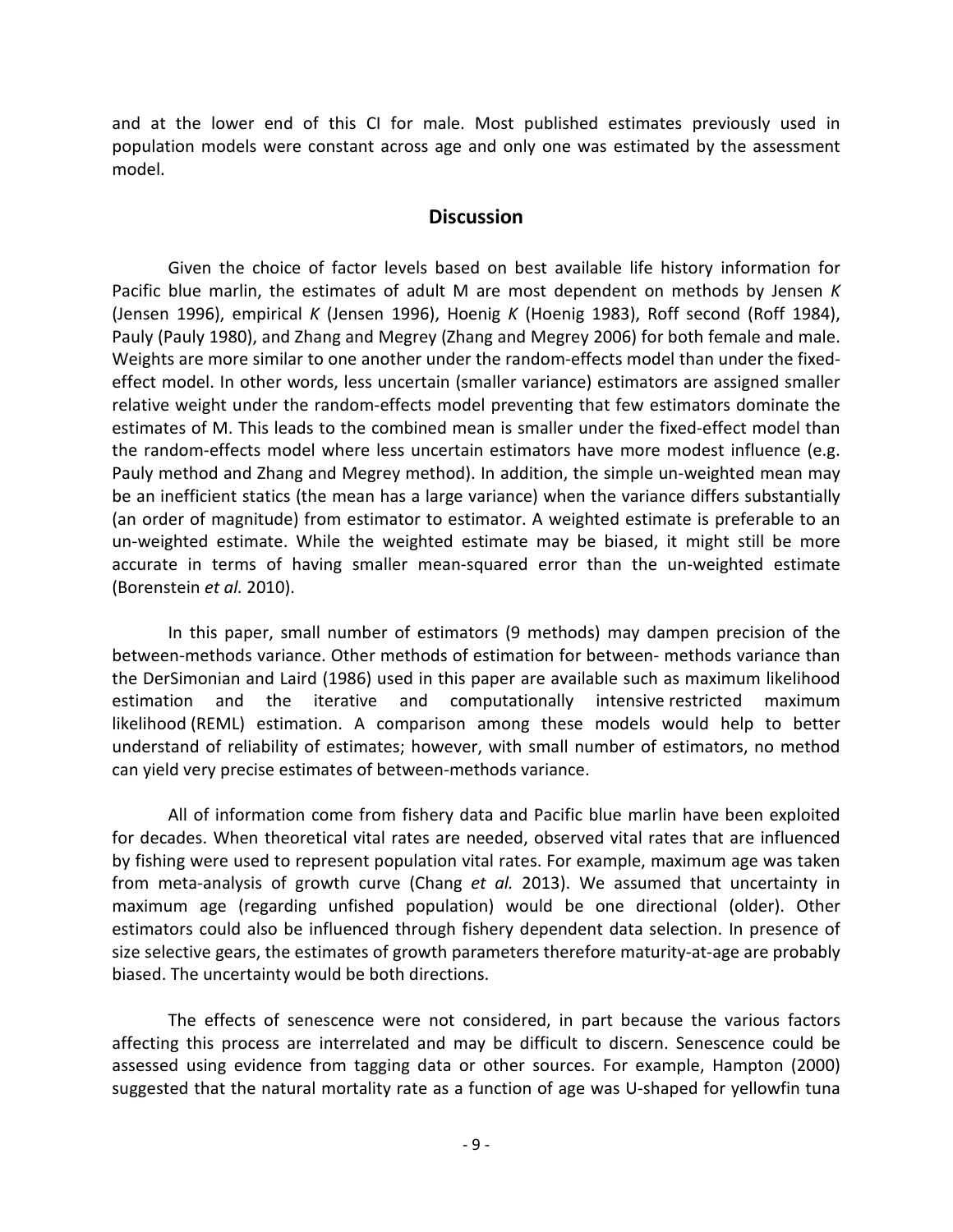in the central Pacific Ocean using tagging data. However, as for high seas tuna, high nonreporting of tags could affect the empirical results. It was thought that species-specific patterns of senescence would remain poorly known in the absence of other sources of data collection programs. The constant adult M assumed in this paper produces an average adult M. Although increasing M at the oldest ages is still possible, this is an area for future work.

This paper derived age- and sex- specific estimates of M that account for size-dependent mortality by gender. This is consistent with recommendations from a recent NOAA workshop on M and from recent growth and reproduction studies (Shimose *et al.* 2009; Sun *et al.* 2009; Chang *et al.* 2013) and modeling works (Su *et al.* 2011) for Pacific blue marlin.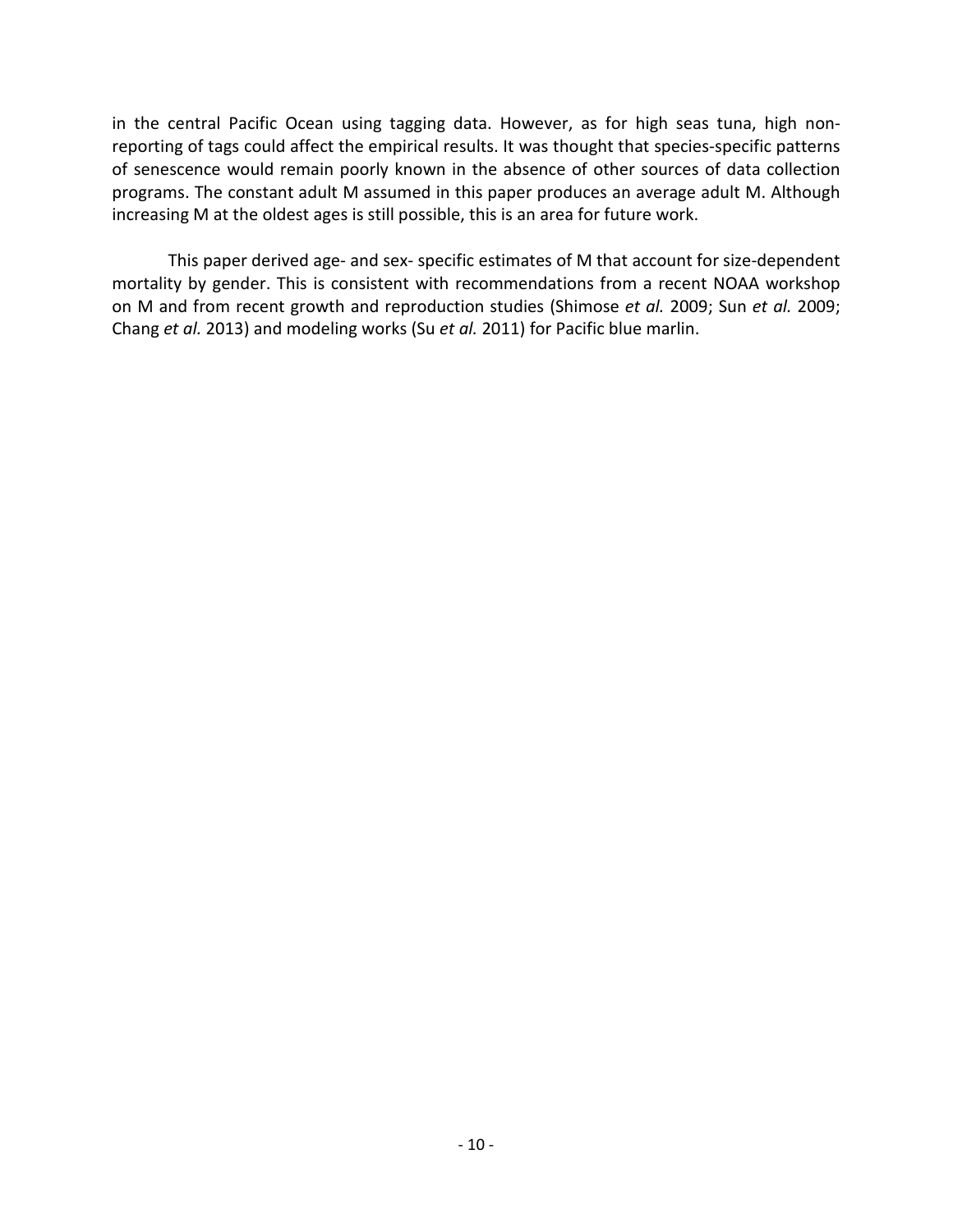## **Reference**

- Alverson, D.L. and Carney, M.J. 1975. A graphic review of the growth and decay of population cohorts. Journal du Conseil International pour l'Exploration de la Mer, 36: 133-143.
- Anon. 2011. Report of the 2011 blue marlin stock assessment meeting and white marlin data preparatory meeting. Collect. Vol. Sci. Pap. ICCAT, 68(4): 1273-1386. SCRS/2011/013.
- Beverton, R.J.H. and Holt, S.J. 1959. A review of the lifespans and mortality rates of fish in nature, and their relation to growth and other physiological characteristics. In: CIBA Foundation Colloquia on Ageing, Vol. 5. The Lifespan of Animals (eds G.E.W. Wolstenholme and M. O'Connor) Churchill, London, 142-180.
- Boggs, C.H. 1989 Vital rate statistics for billfish stock assessment. In: Planning the Future of Billfishes, Part 1. R.H. Stroud (ed.) Savannah, GA: National Coalition for Marine Conservation, pp. 225–233.
- Borenstein, M., Hedges, L.V., Higgins, J. P. T., and Rothstein, H. R. 2010. A basic introduction to fixed effect and random effects models for meta-analysis. Research Synthesis Methods, 1: 97-111.
- Brodziak, J. 2013. Combining information on length-weight relationships for Pacific blue marlin. . The ISC Billfish Working Group. Honolulu, Hawaii, January 16-23, 2013. ISC/13/BILLWG-1/XX.
- Charnov, E.L. 1993. Life History Invariants: Some Explorations of Symmetry in Evolutionary Ecology. Oxford: Oxford University Press.
- Charnov, E.L. and Berrigan, D. 1990. Dimensionless numbers and life history evolution: age of maturity versus the adult lifespan. Evolutionary Ecology. 4: 273–275.
- Charnov, E.L., Gislason, H., and Pope, J.G. 2013. Evolutionary assembly rules for fish life histories. Fish and Fisheries (in press).
- Chang, Y.J., Brodziak, J., Lee, H.H., DiNardo, G., and Sun, C.L. 2013. A Bayesian meta-analysis of blue marlin (*Makaira nigricans*) growth in the Pacific Ocean. The ISC Billfish Working Group. Honolulu, Hawaii, January 16-23, 2013. ISC/13/BILLWG-1/02.
- Clark, W.G. 1999. Effects of an erroneous natural mortality rate on a simple age structured stock assessment. Canadian Journal of Fisheries and Aquatic Sciences, 56: 1721–1731.
- Cox, S.P., Essington, T.E., Kithell, J.F., Martell, S. J.D., Walters, C.J., Boggs, C., and Kaplan, I. 2002. Reconstructing ecosystem dynamics in the central Pacific Ocean, 1952-1998. II. A preliminary assessment of the tropic impacts of fishing and effects on tuna dynamics. Canadian Journal of Fisheries and Aquatic Sciences, 59:1736-1747.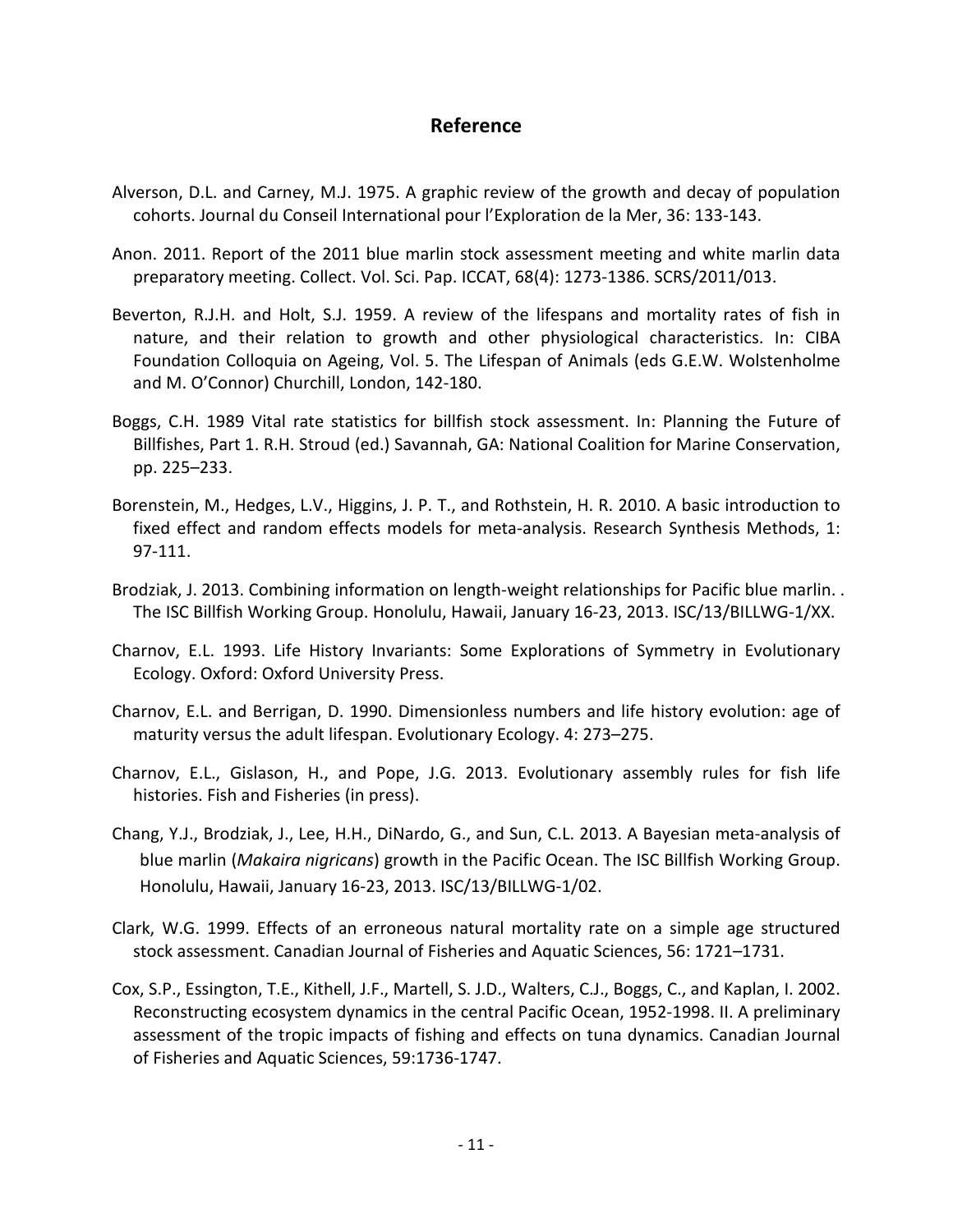- DerSimonian, R. and Laird, N. 1986. Meta-analysis in clinical trials. Controlled Clinical Trials, 7: 177–188.
- Fournier, D.A., Hampton, J., Sibert, J.R., 1998. MULTIFAN-CL: a length-based, age-structured model for fisheries stock assessment, with application to South Pacific albacore, *Thunnus alalunga*. Canadian Journal of Fisheries and Aquatic Sciences, 55: 2105–2116.
- Fu, C., Quinn II, T.J., 2000. Estimability of natural mortality and other population parameters in a length based model: Pandalus borealis in Kachemak Bay, Alaska. Canadian Journal of Fisheries and Aquatic Sciences, 57: 2420–2432.
- Gislason, H., Daan, N., Rice, J.C., and Pope, J.G. 2010. Size, growth, temperature, and the natural mortality of marine fish. Fish and Fisheries, 11: 149–158.
- Gunderson, D.R. 1997. Trade-off between reproductive effort and adult survival in oviparous and viviparous fishes. Canadian Journal of Fisheries and Aquatic Sciences, 54: 990-998.
- Hampton, J. 2000. Natural mortality rates in tropical tunas: size really does matter. Canadian Journal of Fisheries and Aquatic Sciences, 57: 1002–1010.
- Hampton, J. and Fournier, D.A. 2001. A spatially disaggregated, length-based, age-structured population model of yellowfin tuna (*Thunnus albacares*) in the western and central Pacific Ocean. Marine and Freshwater Research, 52: 937–963.
- Hewitt, D.A. and Hoenig, J.M. 2005. Comparison of two approaches for estimating natural mortality based on longevity. Fishery Bulletin, 103: 433–437.
- Hill, K.T., Cailliet, G.M., and Radtke, R.L. 1989. A comparative analysis of growth zones in four calcified structures of Pacific blue marlin, *Makaira nigricans*. Fishery Bulletin, 87: 829–843.
- Hinton, M.G. 2001. Status of blue marlin in the Pacific Ocean. In: Stock Assessment Report 1, Status of Tuna and Billfish Stocks in 1999. M.G. Hinton (ed.) La Jolla, CA: Inter-Am. Trop. Tuna Comm, pp. 284–319.
- Hoenig, J.M. 1983. Empirical use of longevity data to estimate total mortality rates. Fishery Bulletin, 82: 898–903.
- Holt, S.J. 1965. A note on the relation between the mortality rate and the duration of life in an exploited fish population. International Commission for the Northwest Atlantic Fisheries Research Bulletin, 2: 73-75.
- Jensen, A.L. 1996. Beverton and Holt life history invariants result from optimal tradeoff of reproduction and survival. Canadian Journal of Fisheries and Aquatic Sciences, 53: 820-822.
- Kleiber, P., Hinton, M.G., and Uozumi, Y. 2003. Stock assessment of blue marlin (*Makaira nigricans*) in the Pacific using MULTIFAN-CL. Marine Freshwater Research, 54(4):349-360.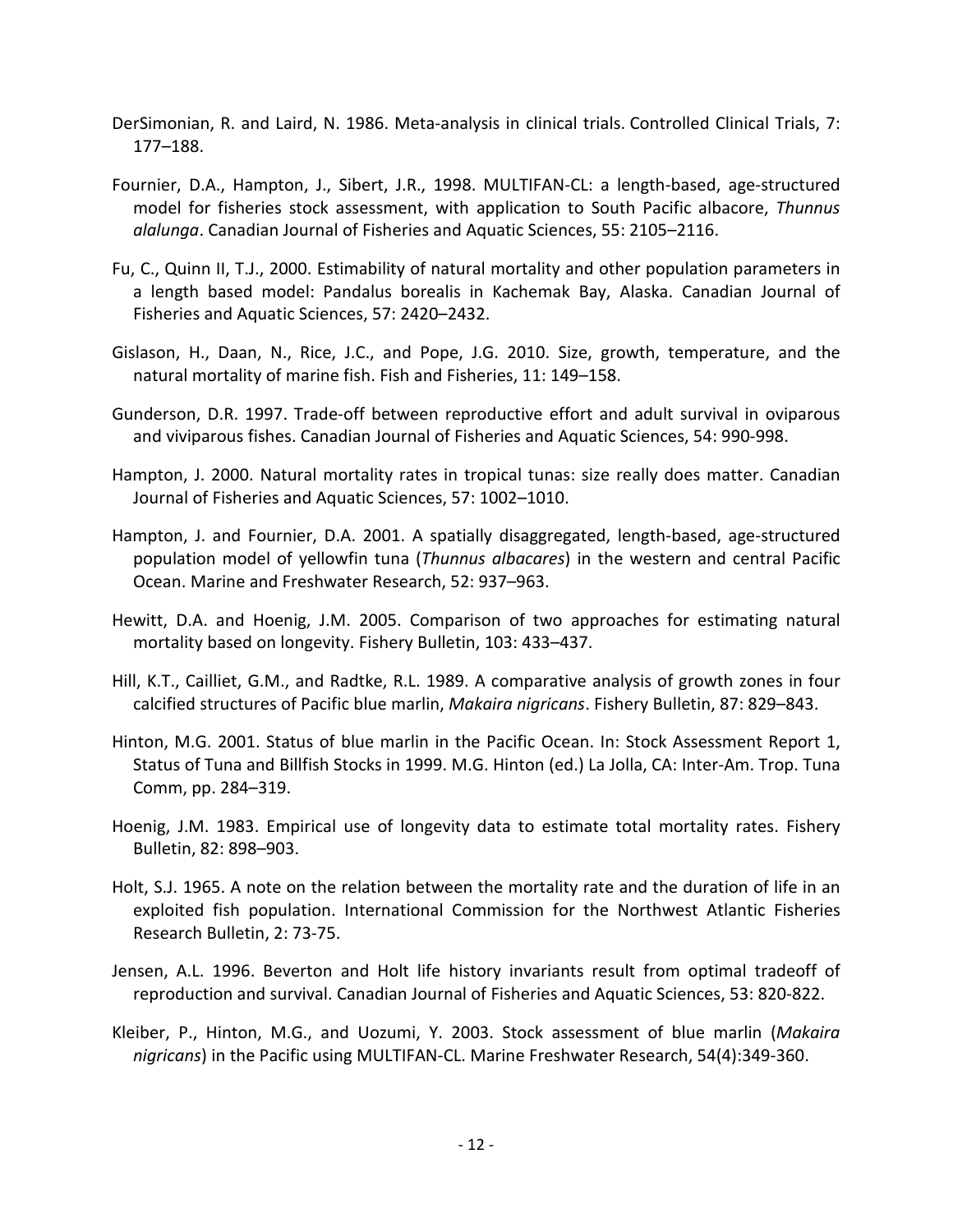- Lee, H.H., Maunder, M.N., Piner, K.R., and Methot, R.D. 2011. Estimating natural mortality within a fisheries stock assessment model: an evaluation using simulation analysis based on twelve stock assessments. Fisheries Research, 109: 89–94.
- Lorenzen, K. 1996. The relationship between body weight and natural mortality in juvenile and adult fish: A comparison of natural ecosystems and aquaculture. Journal of Fish Biology, 49: 627-647.
- Lorenzen, K. 2000. Allometry of natural mortality as a basis for assessing optimal release size in fish-stocking programmes. Canadian Journal of Fisheries and Aquatic Sciences, 57: 2374- 2381.
- Magnússon, K.G. 1995. An overview of the multispecies VPA theory and applications. Reviews in Fish Biology and Fisheries, 5: 195-212.
- Magnússon, A., Hilborn, R., 2007. What makes fisheries data informative? Fish and Fisheries, 8: 337–358.
- Maunder, M.N. 1998. Integration of Tagging and Population Dynamics Models in Fisheries Stock Assessment. PhD thesis, University of Washington.
- Maunder, M.N. and Wong, R.A. 2011. Approaches for estimating natural mortality: Application to summer flounder (*Paralichthys dentatus*) in the U.S. mid-Atlantic. Fisheries Research, 111: 92– 99.
- McGurk, M.D. 1986. Natural mortality of marine pelagic fish eggs and larvae: role of spatial patchiness. Marine Ecology Progress Series, 34:227–242.
- Molony, B. 2005. Summary of the Biology, Ecology and Stock Status of Billfishes in the WCPFC, with a Review of Major Variables Influencing Longline Fishery Performance. Working Paper EB-WP-2, 1st Meeting of the Scientific Committee of the Western and Central Pacific Fisheries Commission (WCPFC-SC1), 8–19 August 2005, New Caledonia, Noumea, 67 pp.
- Nakamura, I. 1985. Billfishes of the world. FAO Fisheries Synopsis 125, 65p.
- Pascual, M.A. and Iribarne, O.O. 1993. How good are empirical predictions of natural mortality? Fisheries Research, 16:17–24.
- Pauly, D. 1980. On the interrelationships between natural mortality, growth parameters, and mean environmental temperature in 175 stocks. J. Cons. Int. Explor. Mer. 39: 175–192.
- Peterson, I., and Wroblewski, J.S. 1984. Mortality rate of fishes in the pelagic ecosystem. Canadian Journal of Fisheries and Aquatic Sciences, 41: 1117–1120.
- Piner, K.R., Lee, H-H., and Maunder, M.N. (2011) A Simulation-Based Method to Determine Model Misspecification: Examples Using Natural Mortality and Population Dynamics Models. Mar. Coast. Fish. 3(1): 336-343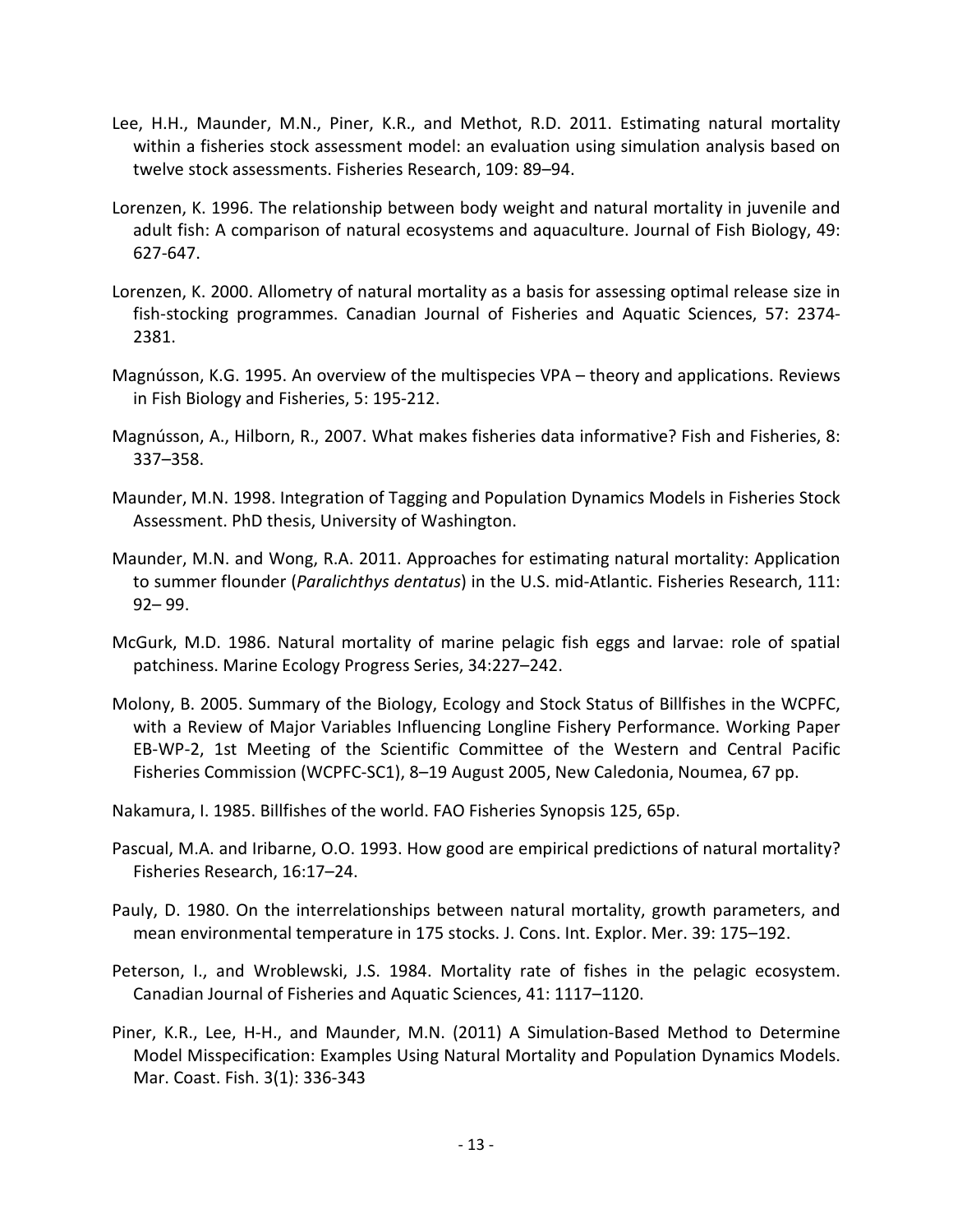- Pope, J.G. 1989. Multispecies extensions to age-structured assessment models. American Fisheries Society Symposium, 6: 102-111.
- Prager, M.H. and Goodyear, C.P. 2001. Effects of mixed metric data on production model estimation: simulation study of blue marlin like stock. Transactions of the American Fisheries Society, 130:927-39.
- Quinn II, T.J., Deriso, R.B., 1999. Quantitative Fish Dynamics. Oxford University Press, New York.
- Roff, D.A. 1984. The evolution of life history parameters in teleosts. Canadian Journal of Fisheries and Aquatic Sciences, 41: 989-1000.
- Sekharan, K.V. 1975. Estimates of the stocks of oil sardine and mackerel in the present fishing grounds off the west coast of India. Indian Journal of Fisheries, 21: 177-182.
- Skillman, R.A. and Yong, M.Y.Y. 1976. Von Bertalanffy growth curves for striped marlin, *Tetrapturus audax*, and blue marlin, *Makaira nigricans*, in central north Pacific Ocean. Fishery Bulletin, 74(3):553-566.
- Shimose, T., Fujita, M., Yokawa, K., Saito, H., and Tachihara, K. 2009. Reproductive biology of blue marlin *Makaira nigricans* around Yonaguni Island, southwestern Japan. Fisheries Science, 75(1):109-119.
- Su, N.J., Sun, C.L., Punt, A.E., and Yeh, S.Z. 2008. Environmental and spatial effects on the distribution of blue marlin (*Makaira nigricans*) as inferred from data for longline fisheries in the Pacific Ocean. Fisheries Oceanography, 17:432–445.
- Su N.J., Sun, C.L., Punt, A.E., Yeh, S.Z., and DiNardo, G. 2011. Evaluation of a spatially sexspecific assessment method incorporating a habitat preference model for blue marlin (*Makaira nigricans*) in the Pacific Ocean. Fisheries Oceanography, 20(5):415-433.
- Sun, C.L., Chang, Y.J., Tszeng, C.C., Yeh, S.Z., and Su, N.J. 2009. Reproductive biology of blue marlin (*Makaira nigricans*) in the western Pacific Ocean. Fishery Bulletin, 107(4):420-432.
- Sun, C.L., Chang, Y.J., Yeh, S.Z., and Su, N.J. 2012. A review of life history parameters of the Pacific blue marlin. The ISC Billfish Working Group. Shanghai, China, April 2-9, 2012. ISC/12/BILLWG-1/06.
- Tanaka, S. 1960. Studies on the dynamics and the management of fish populations. Bulletin of the Tokai Regional Fisheries Research Laboratory 28, 200 pp. [In Japanese with English summary.]
- Thompson, G.G., 1994. Confounding of gear selectivity and the natural mortality rate in cases where the former is a nonmonotone function of age. Canadian Journal of Fisheries and Aquatic Sciences, 51: 2654–2664.
- Vetter, E.F. 1988. Estimation of natural mortality in fish stocks: a review. Fishery Bulletin, 86: 25–43.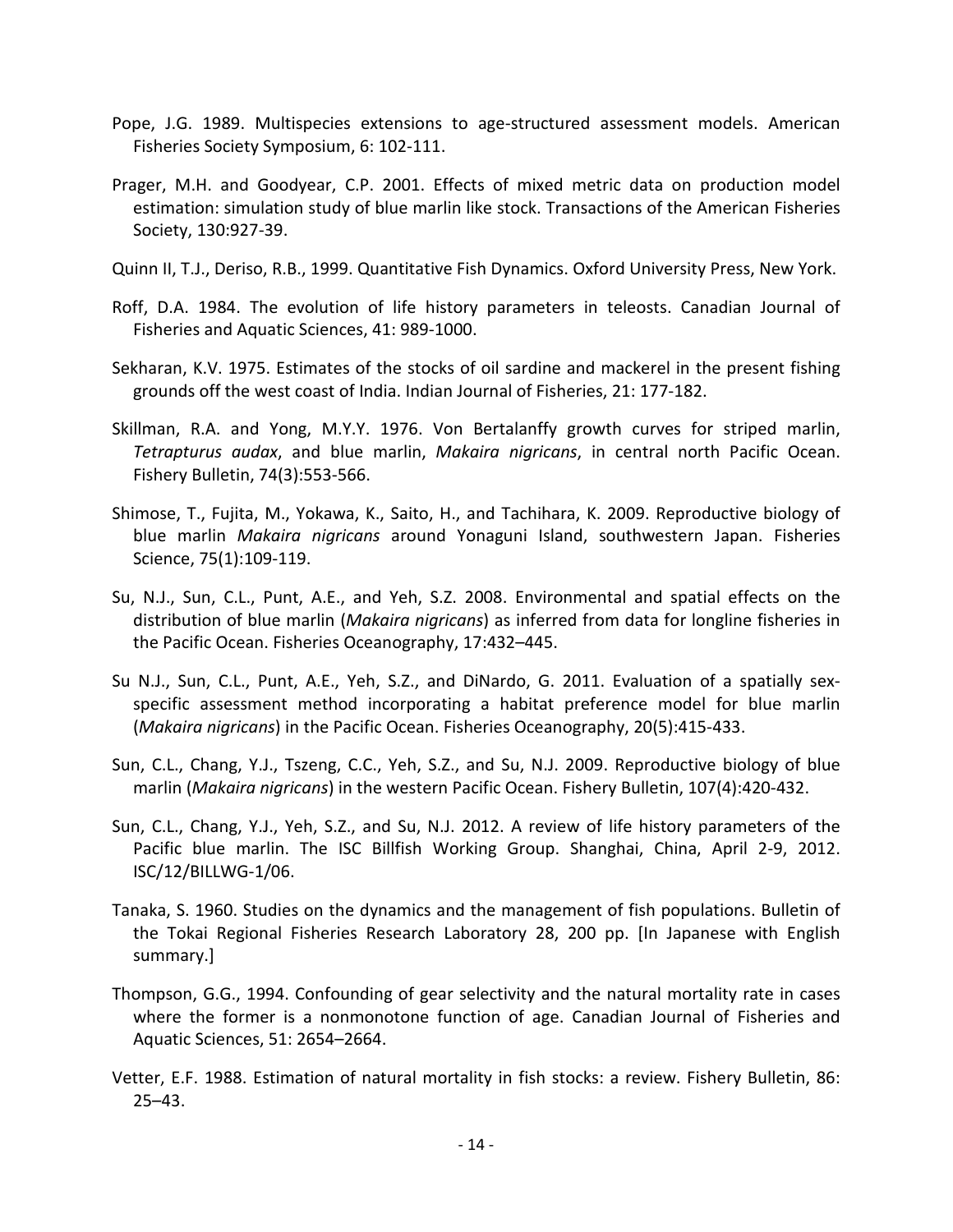- Williams, E., 2002. The effects of unaccounted discards and misspecified natural mortality on harvest policies based on estimates of spawners per recruit. N. Am. J. Fish. Manage, 22: 311-325.
- Wilson, C.A., Dean, J.M., Prince, E.D. and Lee, D.W. 1991. An examination of sexual dimorphism in Atlantic and Pacific blue marlin using body weight, sagittae weight, and age estimates. J. Exp. Mar. Biol. Ecol. 151:209–225.
- Zhang, C.-I. and Megrey, B.A. 2006. A revised Alverson and Carney model for estimating the instantaneous rate of natural mortality. Transactions of the American Fisheries Society, 135: 620-633.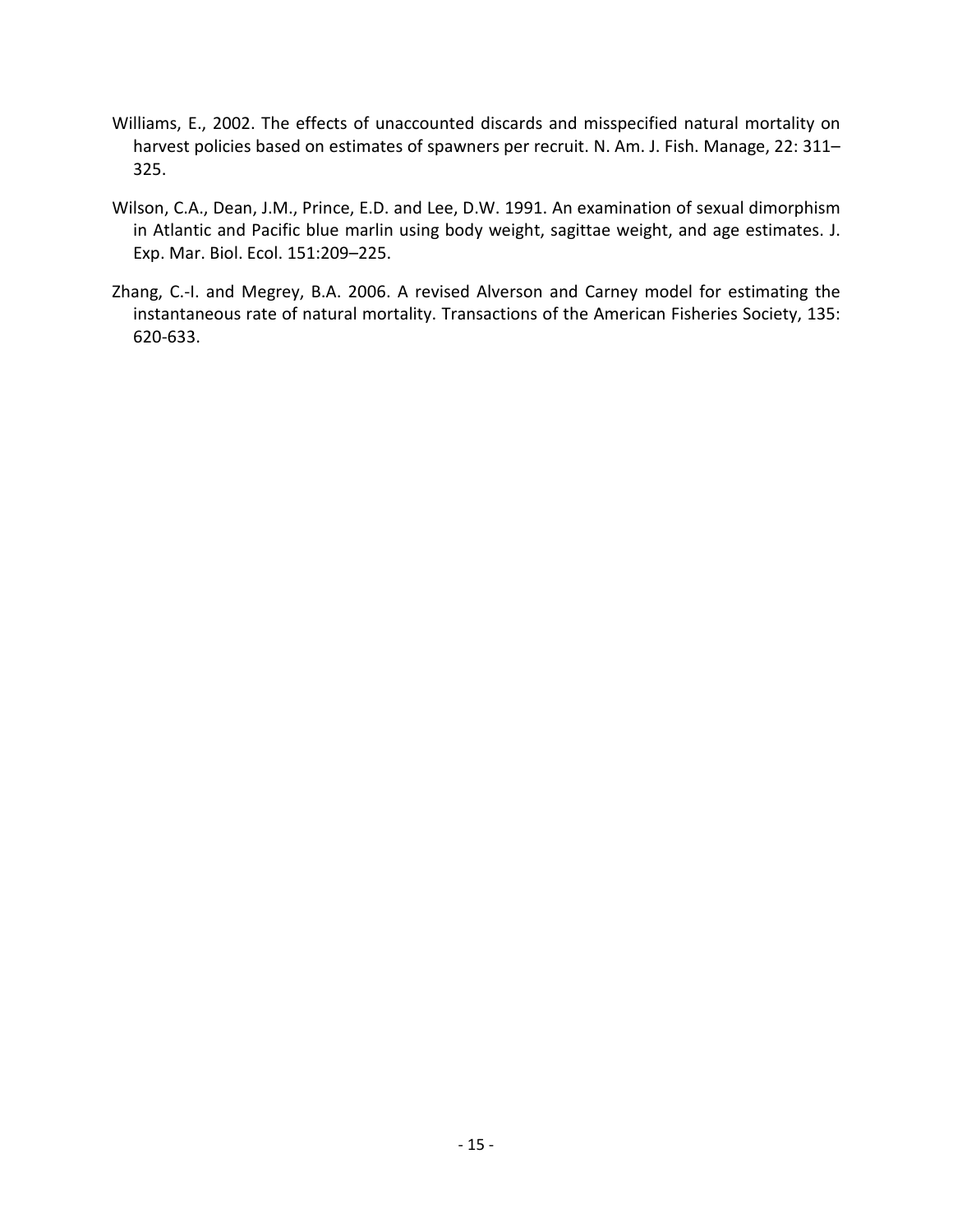| Name                                                                                                                                                                          | Reference                                                                                                                                                                                                                                                       | Equation                                                                  |  |  |  |
|-------------------------------------------------------------------------------------------------------------------------------------------------------------------------------|-----------------------------------------------------------------------------------------------------------------------------------------------------------------------------------------------------------------------------------------------------------------|---------------------------------------------------------------------------|--|--|--|
| Adult M, $M_m$                                                                                                                                                                |                                                                                                                                                                                                                                                                 |                                                                           |  |  |  |
| Jensen $t_m$                                                                                                                                                                  | Jensen (1996)                                                                                                                                                                                                                                                   | $M_m = 1.65/t_m$                                                          |  |  |  |
| Empirical $t_m$                                                                                                                                                               | Charnov and Berrigan<br>(1990)                                                                                                                                                                                                                                  | $M_m = 2/t_m$                                                             |  |  |  |
| Jensen K                                                                                                                                                                      | Jensen (1996)                                                                                                                                                                                                                                                   | $M = 1.5K$                                                                |  |  |  |
| <b>Empirical K</b>                                                                                                                                                            | Jensen (1996)                                                                                                                                                                                                                                                   | $M = 1.6K$                                                                |  |  |  |
| Hoenig K                                                                                                                                                                      | Hoenig (1983)                                                                                                                                                                                                                                                   | $M = 1.8K$                                                                |  |  |  |
| Roff first                                                                                                                                                                    | Roff (1984)                                                                                                                                                                                                                                                     | $M = \frac{3K}{\exp(t_m K) - 1}$                                          |  |  |  |
| Roff second                                                                                                                                                                   | Roff (1984)                                                                                                                                                                                                                                                     | $M = \frac{3KL_{\infty}(1 - \frac{L_m}{L_{\infty}})}{L_m}$                |  |  |  |
| Pauly                                                                                                                                                                         | Pauly (1980)                                                                                                                                                                                                                                                    | $ln(M) = -0.0152 - 0.279 ln(L\infty)$<br>$+0.6543 \ln(K) + 0.4634 \ln(T)$ |  |  |  |
| Zhang and Megrey<br>(Revised Alverson<br>and Carney)                                                                                                                          | Zhang and Megrey<br>(2006)                                                                                                                                                                                                                                      | $M = \frac{\beta K}{\exp(K(0.302t_{max} - t_0)) - 1}$                     |  |  |  |
| Juvenile M (Size-dependent), $M_t$                                                                                                                                            |                                                                                                                                                                                                                                                                 |                                                                           |  |  |  |
| Lorenzen                                                                                                                                                                      | Lorenzen (1996)                                                                                                                                                                                                                                                 | $M_t = 3W_t^{-0.288}$                                                     |  |  |  |
| $L_m$ : length at reproductive maturity<br>$L_t$ : length at age t<br>$W_t$ : weight at age t<br>$t_m$ : age at reproductive maturity<br>$T$ : mean environmental temperature | $K:$ growth rate parameter of von Bertalanffy growth curve<br>$L_{\infty}$ : asymptotic length parameter of von Bertalanffy growth curve<br>$t_{max}$ : maximum observed or assumed age<br>$t_0$ : age at zero length parameter of von Bertalanffy growth curve |                                                                           |  |  |  |

Table 1. Estimators of M and rescaling of juvenile M.

*β*: power parameter of length-weight relationship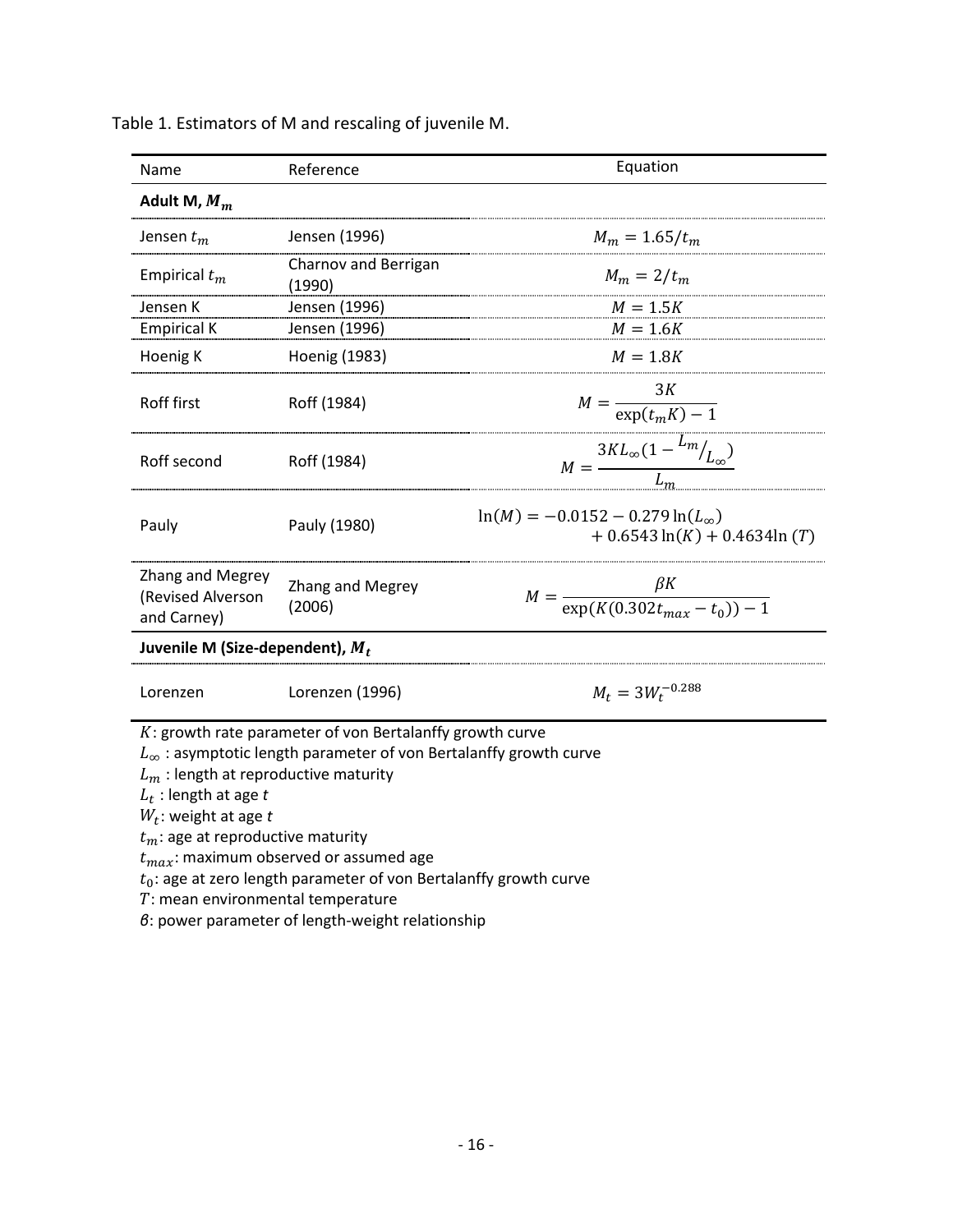| Factor             | Range of level        | Source                                                       |  |  |
|--------------------|-----------------------|--------------------------------------------------------------|--|--|
| K                  | Female: 0.05 to 0.16  |                                                              |  |  |
|                    | Male: 0.15 to 0.28    | Chang et al. (2013) based on meta-analysis                   |  |  |
| $L_{\infty}$ (EFL) | Female: 267 to 365 cm |                                                              |  |  |
|                    | Male: 194 to 215 cm   | Chang et al. (2013) based on meta-analysis                   |  |  |
| $L_m$ (EFL)        | Female: 180 to 194 cm | Shimose et al. (2009)                                        |  |  |
|                    | Male: 130 to 140 cm   | Sun et al. (2009)                                            |  |  |
| $t_m$              | Female: 2 to 4 yr     | Maturity-at-length: Shimose et al. (2009); Sun et al. (2009) |  |  |
|                    | Male: 2 to 3 yr       | Growth: Chang et al. (2013)                                  |  |  |
| $t_{max}$          | Female: 23 to 26 yr   | Derived from Chang et al. (2013)                             |  |  |
|                    | Male: 10-13 yr        |                                                              |  |  |
| $t_0$              | Female: -5.8 to -3.6  |                                                              |  |  |
|                    | Male: -3.9 to -2.2    | Chang et al. (2013) based on meta-analysis                   |  |  |
| temperature        | 24 to 27 °C           | Nakamura (1985); Molony (2005); Su et al. (2008)             |  |  |
| β                  | Female: 2.956         |                                                              |  |  |
|                    | Male: 2.975           | Brodziak (2013)                                              |  |  |

Table 2. Assumed levels of variability in key factors.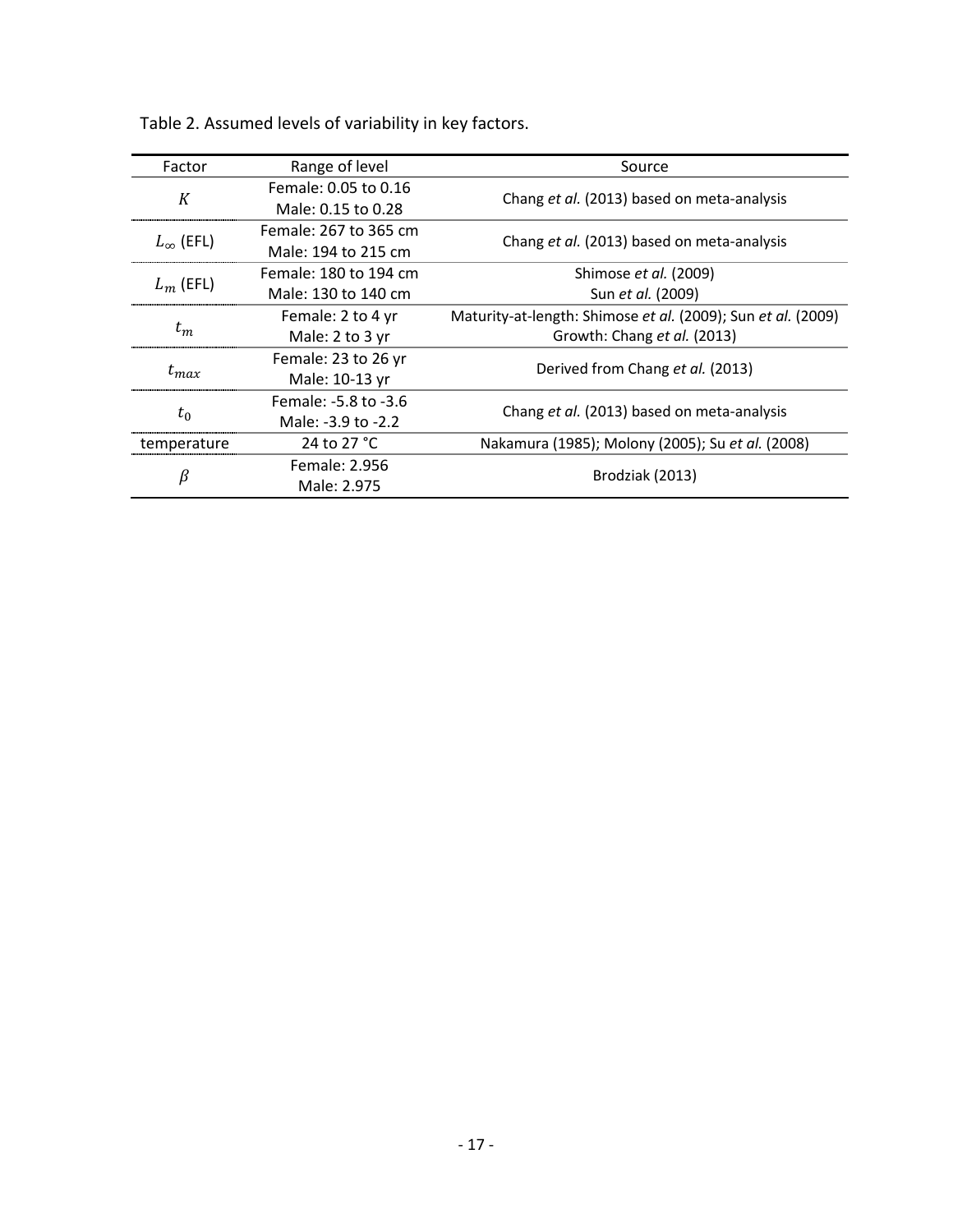Table 3. Estimates of adult M, their variance, and weights for the variance for female and male Pacific blue marlin of each estimator based on the range given in Table 2. An un-weighted mean across estimators and inverse weighted mean using fixed effect and random effects metaanalyses are given below. Weights has been normalizes (0-1).

| Method                                    | Mean M |        | Within-method variance<br>(relative weights) |                              | Within-method and between<br>methods variance (relative<br>weights) |               |
|-------------------------------------------|--------|--------|----------------------------------------------|------------------------------|---------------------------------------------------------------------|---------------|
|                                           | Female | Male   | Female                                       | Male                         | Female                                                              | Male          |
| Jensen $t_m$                              | 0.60   | 0.69   | 0.0441(0.01)                                 | 0.0378(0.02)                 | 0.0510(0.04)                                                        | 0.0454(0.04)  |
| Empirical $t_m$                           | 0.72   | 0.83   | 0.0648(0.01)                                 | 0.0556(0.01)                 | 0.0717(0.03)                                                        | 0.0632(0.03)  |
| Jensen $K$                                | 0.17   | 0.32   | 0.0051(0.12)                                 | 0.0051(0.15)                 | 0.0119(0.15)                                                        | 0.0127(0.15)  |
| Empirical $K$                             | 0.18   | 0.34   | 0.0058(0.11)                                 | 0.0058(0.13)                 | 0.0126(0.14)                                                        | 0.0134(0.14)  |
| Hoenig $K$                                | 0.20   | 0.38   | 0.0073(0.09)                                 | 0.0073(0.10)                 | 0.0141(0.13)                                                        | 0.0149(0.13)  |
| Roff first                                | 0.93   | 0.96   | 0.1058(0.01)                                 | 0.0694(0.01)                 | 0.1126(0.02)                                                        | 0.0770(0.02)  |
| Roff second                               | 0.23   | 0.33   | 0.0119(0.05)                                 | 0.0067(0.11)                 | 0.0188(0.10)                                                        | 0.0143(0.13)  |
| Pauly                                     | 0.21   | 0.36   | 0.0030(0.21)                                 | 0.0024(0.31)                 | 0.0099(0.18)                                                        | 0.0100(0.19)  |
| Zhang and Megrey                          | 0.12   | 0.23   | 0.0016(0.39)                                 | 0.0045(0.16)                 | 0.0085(0.22)                                                        | 0.0121(0.16)  |
|                                           |        | Mean M |                                              | 95% CI lower and upper bound |                                                                     |               |
|                                           |        | Female | Male                                         | Female                       |                                                                     | Male          |
| un-weighted mean                          |        | 0.37   | 0.49                                         | $0 - 0.95$                   |                                                                     | $0-1.01$      |
| inverse weighted mean<br>(fixed-effect)   |        | 0.18   | 0.35                                         | $0.13 - 0.23$                |                                                                     | $0.29 - 0.40$ |
| inverse weighted mean<br>(random-effects) |        | 0.22   | 0.37                                         | $0.13 - 0.30$                |                                                                     | $0.28 - 0.46$ |

Table 4. Estimates of M schedule for female and male Pacific blue marlin.

| Female M | Male M |
|----------|--------|
| (1.47)   | D 42.  |
| በ 37     |        |
|          |        |
|          |        |
| つつ       |        |